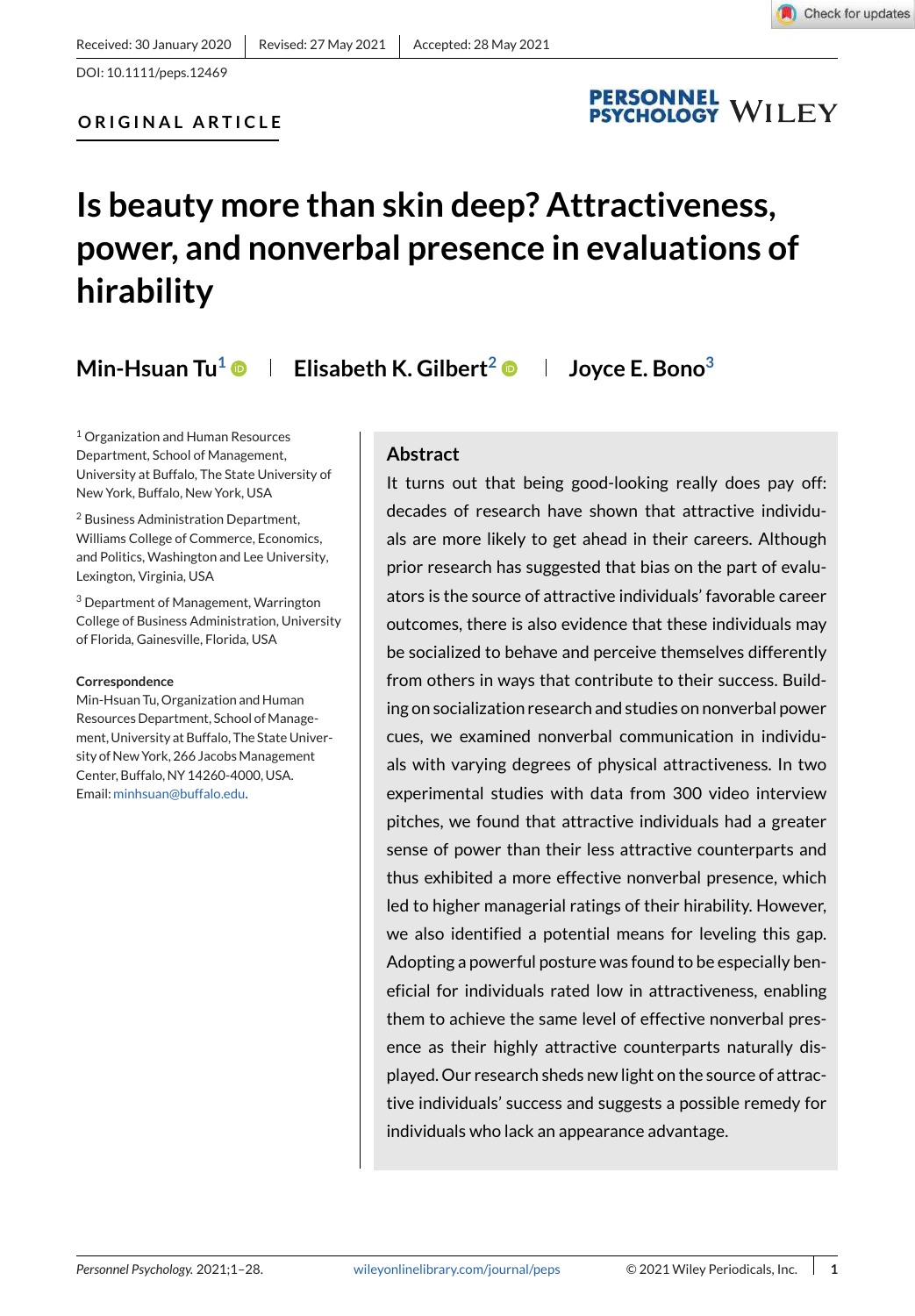# **2** WILEY PERSONNEL<br> **2** WILEY PSYCHOLOGY

attractiveness, evaluations, nonverbal communication, power cues

### **1 INTRODUCTION**

There is perhaps no human characteristic more desirable and rewarded in our society than attractiveness. More than 40 years ago, Dipboye et al. (1977) concluded that all else being equal and for all people, attractive people were preferred over unattractive. Career advantages accrue to attractive people as a result. Physically attractive employees enjoy higher pay (Judge et al., 2009), a better chance of being promoted (e.g., Morrow et al., 1990), more sponsorship within their organizations (Dossinger et al., 2019), and more positive performance evaluations (Hosoda et al., 2003). The "beauty premium" (Borland & Leigh, 2014) occurs across professions: Attractive professors receive significantly higher teaching evaluations than their less attractive counterparts (Riniolo et al., 2006), investors favor entrepreneurial ventures that are pitched by attractive men (Brooks et al., 2014), and higher stock returns accrue to companies that hire attractive CEOs (Halford & Hsu, 2014). Despite some evidence that beauty can backfire in certain circumstances (e.g., Paustian-Underdahl &Walker, 2016), the overall trend is clear: Across a broad range of job-related decisions and evaluations, employees' attractiveness is associated with more positive outcomes (*d* = .37 on average; Hosoda et al., 2003).

Over the decades, there have been a number of explanations for the differential outcomes attained by attractive people. One of the longest-standing is the "what is beautiful is good" phenomenon, which refers to a stereotype whereby positive characteristics, including intelligence, competence, and helpfulness, are attributed to attractive people (Dion et al., 1972). A second, similar explanation relies on status characteristics theory, suggesting that attractive people gain more organizational resources because they are viewed (by both themselves and others) as high in social status (Frevert & Walker, 2014; Kalick, 1988; Webster & Driskell, 1983). A third explanation builds on social expectancy theories (e.g., self-fulfilling prophecies and behavioral confirmation) to suggest that stereotypes may create reality. Because attractive people are treated differently by others, even as children, they have more positive social experiences and therefore develop positive traits, self-views, and behaviors. For instance, Judge et al. (2009) theorized that this accounts for the link between attractiveness and core self-evaluations, a trait associated with positive career outcomes.

In the first two theories, differential career outcomes are the result of bias in the process of social evaluation and judgment. But in the third explanation—wherein attractive people develop distinct traits as a result of how the world responds to their attractiveness—differential career outcomes may be the result of real differences in how attractive individuals communicate, even if those differences stem from previous instances of favorable bias. Drawing on socialization research, we propose that individuals who are attractive develop a strong sense of power (i.e., a perception of their capacity to influence other people; Anderson et al., 2012) and have more opportunities to learn how to properly encode, react to, and use nonverbal cues, because they are more accepted in social relationships throughout their lives. This perspective suggests the possibility that at least part of the reason beautiful people receive more positive evaluations throughout their career is that they really do become more effective at sending appropriate signals in social interactions. Moreover, it implies that if less attractive individuals could learn to adopt the effective behaviors that come naturally to their more attractive counterparts, the beauty premium might be reduced.

To test this premise, we focus on a context in which self-presentation and communication may help or hurt an individual's career opportunities: the elevator pitch. A mainstay of employment interviews, career fairs, networking events, and entrepreneurship competitions alike, these short (30 s to a few minutes) speeches introducing one's qualifications are often one of the first opportunities prospective employers, investors, or stakeholders have to observe and evaluate a candidate. In two studies, we examine the associations between attractiveness, nonverbal presence,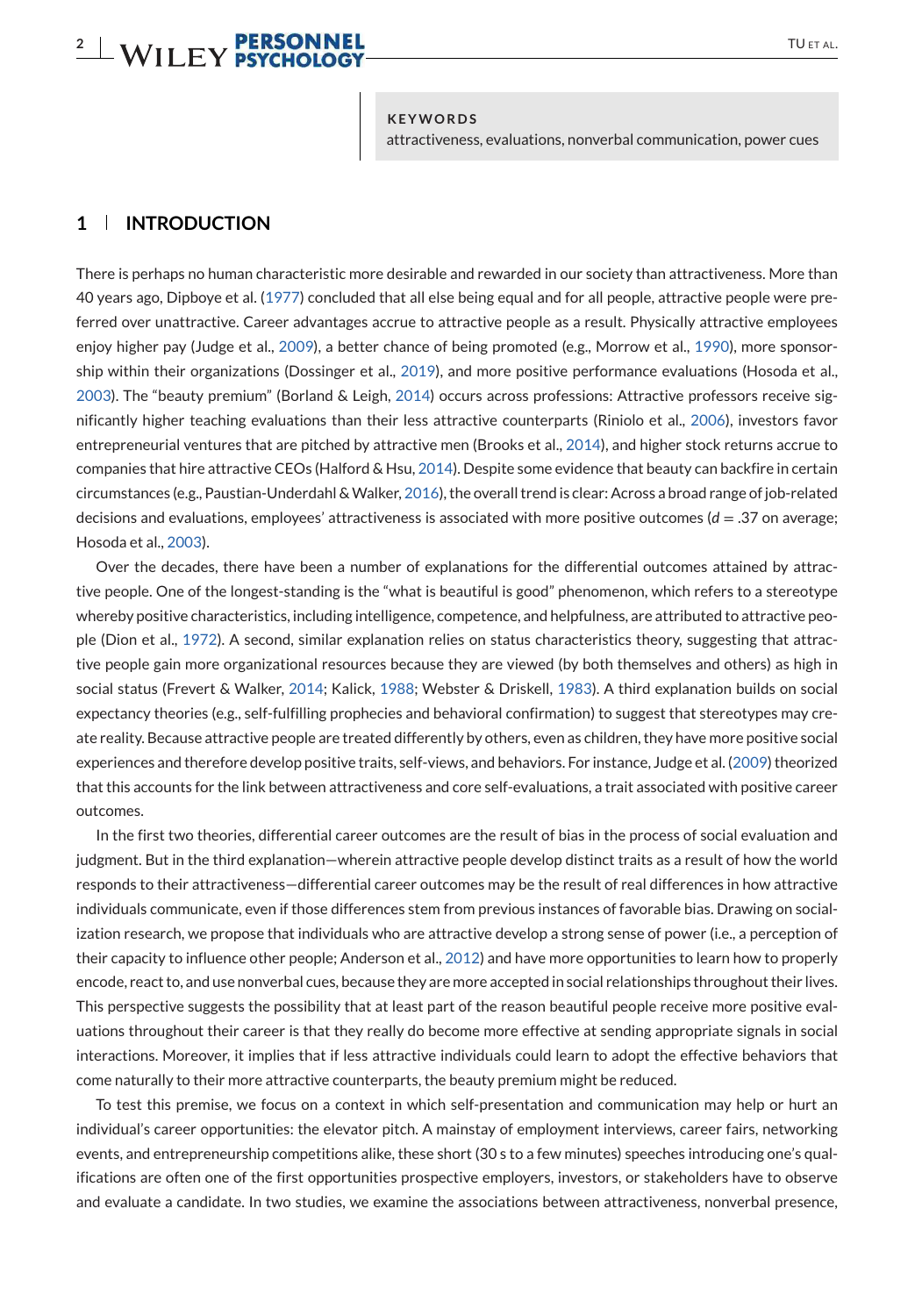# TUET AL. **DERSONNEL**<br>**3**<br>**3**<br>**2**<br>**2**<br>**2**<br>**2**<br>**2**<br>**2**<br>**2**<br>**3**<br>**3**

and managerial ratings of hirability based on pitches delivered by participants in a mock job search context. In Study 1, we propose that due to their heightened sense of power, more attractive individuals are perceived as displaying a more effective nonverbal presence, and that they are evaluated as more hirable as a result. In Study 2, we adopt an intervention that has been shown to increase individuals' sense of power and improve their nonverbal presence, testing the notion that less attractive individuals benefit more from adopting a powerful posture than do their attractive counterparts.

Our studies make several important contributions. First, we test the notion that successes achieved by attractive individuals are due (at least to some extent) to their sense of power-induced nonverbal communication, and not merely to error caused directly by stereotypes and biases (e.g., Dipboye et al., 1977; Feingold, 1992). In doing so, we answer calls to reassess the ways in which evaluation criteria that are traditionally considered biases may actually be performance-relevant (e.g., Posthuma et al., 2002). Second, we test the notion that physical postures associated with feelings of power and confidence can minimize behavioral differences between more and less attractive individuals in the job search context. A final, practical contribution is that we examine attractiveness, nonverbal communication, and managerial evaluations in the context of asynchronous video-based presentations. This is an important contribution, as more and more companies are asking candidates to record themselves answering interview questions as an early stage in the selection process (Zielinski, 2012), yet there has been limited research to date on this approach or its implications.

### **2 THEORY AND HYPOTHESES**

#### **2.1 Attractiveness, sense of power, and interpersonal skills**

The dominant explanation in the literature for the professional benefits of attractiveness is bias (e.g., Marlowe et al., 1996). In this view, physical appearance is not relevant to an individual's qualifications; good-looking individuals' disproportionately favorable outcomes in organizations represent error derived from stereotypes in which attractive people are assumed to have other positive characteristics (Dion et al., 1972; Frevert & Walker, 2014). A recent metaanalytic review (Nault et al., 2020, p. 1104) added nuance to this long-standing explanation, finding evidence that attractiveness bias often represents "statistical discrimination" (a preference based on expected performance) rather than "taste-based discrimination" (a preference unrelated to expected performance). That is, organizational evaluators favor attractive people because they believe such people are more competent and productive than others.

But does this belief merely reflect the fairy-tale notion that "what is beautiful is good" (Dion et al., 1972)? An alternative possibility is that evaluators may be responding, at least partly, to real differences in performance-related behavior. There is some evidence to suggest that attractive people may differ from those who are less attractive in their ability to communicate with, and influence, others effectively. Webster and Driskell (1983, p. 160) argued that the link between attractiveness and interpersonal skills is twofold: "attractive people receive cues from others which actually make them behave better; the reactions that pretty people get may, in fact, make them learn to be more adept socially. Thus, they get a double advantage: From status generalization and from learning social skills."

Throughout life, people develop communication skills by receiving feedback from others' reactions (Saarni, 1979). Those who engage in more social interactions have more opportunities to learn, practice, and form effective nonverbal or emotional encoding and decoding abilities (Riggio, 1992). These advantages are heightened when the interactions are disproportionately positive—as they are for attractive individuals. Meta-analytic research indicates that attractive children receive significantly more attention and caregiving  $(d_+ = .69)$ , higher designations of academic ability  $(d_+$  $=$  .81), fewer negative interactions ( $d_{+} =$  -.64), and more positive interactions ( $d_{+} =$  .52) than do others (Langlois et al., 2000). Similar social benefits continue into adulthood. Because of positive stereotypes surrounding beauty and attractiveness (e.g., Dion et al., 1972; Feingold, 1992; Langlois et al., 2000) and halo effects (Thorndike, 1920), attractive individuals are perceived to possess more positive characteristics (e.g., intelligence) and higher status,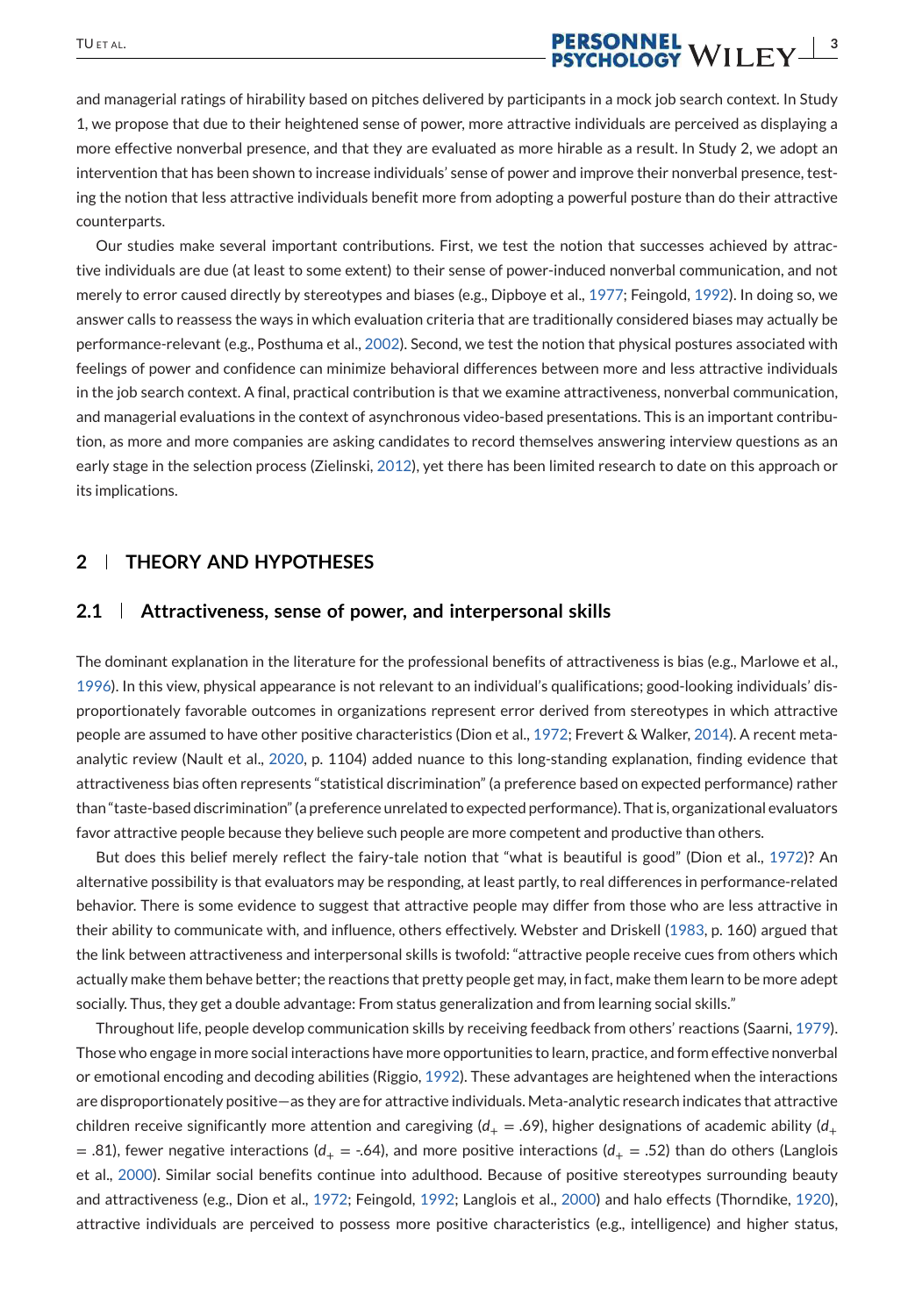and therefore receive preferential treatment (Langlois & Stephan, 1981; Miller, 1970; Webster & Driskell, 1983). In contrast to their lower-status peers, whose opinions are often ignored and have less impact (e.g., Blau, 1964), individuals who are accorded higher status in social groups are respected, admired, and influential (e.g., Blau, 1964; Berger et al. 1972): Attractive people receive more attention ( $d_{+} = 1.09$ ), more help and cooperation ( $d_{+} = .36$ ), and have fewer negative ( $d_+ = -0.54$ ) and more positive interactions ( $d_+ = 0.57$ ) with others (Langlois et al., 2000), not to mention more career-enhancing opportunities and access to organizational resources (Dossinger et al., 2019). This lofty position in the status hierarchy serves as a foundation for perceptions of attractive people as influential (Anderson et al., 2012). Because of their higher social status, attractive individuals are allowed more control over group decisions and processes (e.g., Berger et al., 1972), giving them additional opportunities to develop social skills and a stronger sense of power in social situations.

Thus, a positive spiral occurs, in which attractive individuals receive more positive social development and attention, and develop more positive core self-evaluations (Judge et al., 2009) and greater perceptions of power (Zhang et al., 2014) and control (Andreoletti et al., 2001). They enjoy more opportunities to engage in interpersonal relationships that extend their social networks (Anderson et al., 2001), and therefore are able to develop stronger social skills (Langlois et al., 2000) and the ability to communicate more effectively (Mobius & Rosenblat, 2006).

We do not claim that these findings disprove the existence of bias. The association between physical attractiveness and positive work outcomes can be found even in situations that do not allow evaluators to observe targets' behavior; for example, Busetta et al. (2013) found that fake CVs submitted with photos of attractive individuals received 36 percent more callbacks than did the same CVs submitted with less attractive photos. Such findings are clearly more attributable to direct bias than to true differences in candidates' behavior. Even so, Mobius & Rosenblat (2006) argued that enhanced confidence and oral communication skills may account for as much as 60% of the beauty premium. In addition, Goldman and Lewis (1977) found that following telephone communications, attractive college students' interaction skills were rated more positively than those of unattractive students—even though the raters were not aware of the students' levels of physical attractiveness. Following this line of thought, we posit that lifelong bias in favor of attractive individuals may aid them in developing a sense of power and social skills that give them a potentially job-relevant source of advantage over time.

#### **2.2 Nonverbal presence, sense of power, and organizational evaluations**

Building on prior research on the ways in which feelings of power influence interpersonal communication, our study examines a specific aspect of social interaction that is both crucial for a broad range of jobs and particularly likely to be associated with attractiveness: nonverbal presence. The nonverbal aspects of communication include both physical elements (e.g., gestures) and spoken ones (e.g., tone of voice; Bonaccio et al., 2016), but not communication content. We focus on nonverbal behavior because it is difficult to regulate for self-presentation purposes (DePaulo, 1992), yet it "provides observers with a relatively valid source of information regarding the true internal states and dispositions of another" (Ambady et al., 2000, p. 205). Whereas appropriate verbal behavior for professional contexts can be coached (and routinely is, as in the case of job interviews), the effects of attractiveness and feelings of power on nonverbal communication may be more visible because they are less easily moderated by conscious effort.

Feeling powerful induces effective nonverbal displays. Prior research demonstrates that high-status individuals tend to use nonverbal cues that communicate dominance and reinforce their power (Keltner et al., 2008; Kraus & Keltner, 2009). Similarly, people who feel powerful tend to engage in more effective nonverbal behaviors, including more expressive facial expressions, more nodding, more bodily openness, faster speech, and vocal relaxation (Hall et al., 2005). In addition, those with a higher sense of power experience more positive emotions (Keltner et al., 2003) and handle stressful situations better (Kuehn et al., 2015), enabling them to suppress ineffective nonverbal cues associated with anxiety and nervousness (DeGroot & Motowidlo, 1999; Riggio & Throckmorton, 1988). In contrast, individuals with a lower sense of power are more likely to exhibit powerless and anxious nonverbal behaviors (e.g., gaze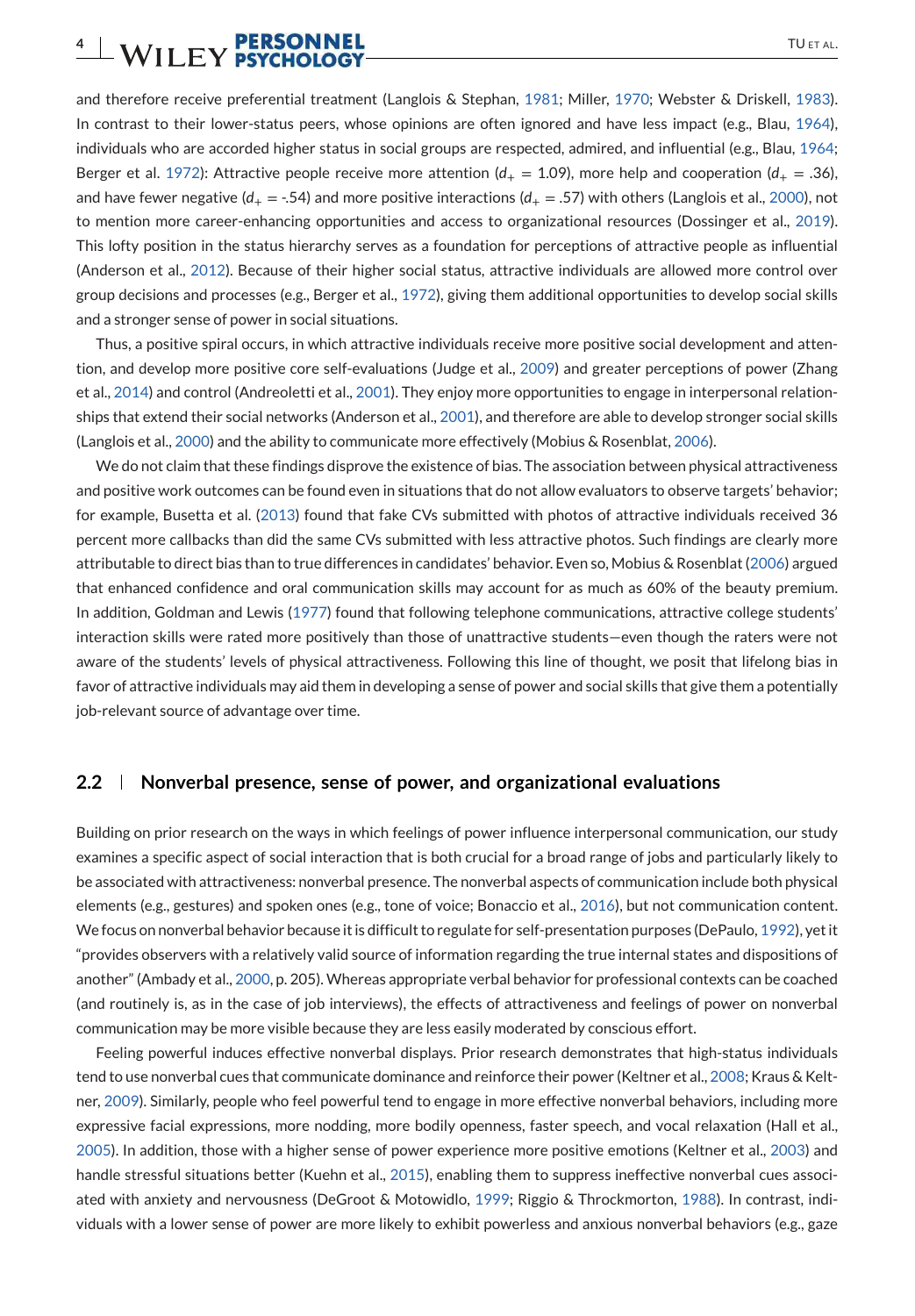# TUET AL. **PERSONNEL** WILEY SERVICE SERVICE SERVICE SERVICE SERVICE SERVICE SERVICE SERVICE SERVICE SERVICE SERVICE SERVICE SERVICE SERVICE SERVICE SERVICE SERVICE SERVICE SERVICE SERVICE SERVICE SERVICE SERVICE SERVICE SER

avoidance, self-touches, and restless body movements; Carney et al., 2015), which are associated with perceptions of incompetence and inauthenticity (McClintock & Hunt, 1975; Mehrabian, 1971). Thus, due to their strong sense of power, attractive individuals are more likely to present themselves successfully through nonverbal behaviors.

If attractive individuals are indeed more successful nonverbal communicators than others, that would help to explain their favorable outcomes in organizational evaluations. Indeed, one meta-analysis found that nonverbal behaviors may be even stronger predictors of interviewer ratings (*r<sup>c</sup>* = .40) than are verbal behaviors (*r<sup>c</sup>* = .34; Barrick et al., 2009). But strong nonverbal communication skills are not merely useful for creating a favorable impression during evaluations; they are fundamental to performance across a wide variety of roles and industries—that is, they represent valid criteria for decisions such as selection and promotion, rather than error. One reason for this is that effective nonverbal communication is a powerful means of motivating or influencing others (Darioly & Mast, 2013). Supervisors who employ nonverbal immediacy elicit stronger satisfaction and perceptions of credibility from subordinates (Teven, 2007), and salespeople who demonstrate effective nonverbal behaviors in sales talks are perceived as more charismatic, leading to positive customer responses (Pauser et al., 2018). Nonverbal behaviors also foster the development of high-quality relationships (Bonaccio et al., 2016), and aid employees in producing appropriate emotional displays (which are associated with beneficial organizational outcomes such as customer satisfaction; e.g., Grandey et al., 2005).

The challenge for researchers is how to operationalize skilled nonverbal communication, which can be viewed from either a micro or a macro perspective (Ambady & Weisbuch, 2010; Bonaccio et al., 2016): The micro perspective focuses on specific behaviors (e.g., eye gaze, smile, body posture, or tone of voice), whereas the macro or molar perspective examines nonverbal codes as higher-level constructs corresponding to the meaning of behaviors (e.g., displays of competence or confidence; Weisbuch et al., 2010). On the micro side, certain nonverbal cues, such as eye contact, smiling, hand gestures, an upright posture, and fluent speech are generally recognized as effective in professional contexts (e.g., Anderson & Shackleton; Arvey & Campion, 1982; 1990). However, these represent only a few of a much larger range of nonverbal cues that successful communicators deploy (Duncan, 1969). Moreover, the effectiveness of these cues is not straightforward to measure (DePaulo, 1992). For example, regular eye contact and smiling generally indicate forthrightness, confidence, and positive affect in the U.S., but the same level of eye contact might be perceived as arrogant by individuals from East Asian cultures (Akechi et al., 2013), while frequent smiling may read as insincere or foolish in Europe (Krys et al., 2016). Even within a culture, these cues must be deployed in an optimal manner; one U.S.-based study found that smiling could actually hinder success for job candidates who deployed it at the wrong point in an interview or when applying for a position demanding a "serious demeanor" (Ruben et al., 2015, p. 107).

Perhaps the best gauge of whether an individual's nonverbal cues are effective, then, is the intended audience's *perception* of whether the individual's nonverbal displays are conveying appropriate signals for the context—that is, the broad (macro) perspective. This approach fits with evidence that evaluators typically observe multiple nonverbal behaviors at the same time to form a general impression (McGovern & Tinsley, 1978), rather than focusing narrowly on individual cues. In addition, researchers have suggested that meaning-oriented macro ratings better predict behavioral outcomes than do micro ratings of specific cues (Ambady et al., 2000) and are more consistent (Funder & Colvin, 1991;Weisbuch et al., 2010).We therefore adopt the macro perspective and capture perceptions of effective communication with a measure of *nonverbal presence*, in which evaluators rate the extent to which an individual's nonverbal behaviors came across as confident, enthusiastic, captivating, and not awkward (e.g., Chen et al., 2009; Cuddy et al., 2015).

Our prediction that attractive individuals receive beneficial outcomes in organizations because of their successful nonverbal presence could apply to a wide variety of evaluations, including selection and promotion decisions, performance evaluations, and entrepreneurial investment decisions. In the present study, we use elevator pitches—brief speeches presenting an individual's qualifications or ideas—as a focal context. We chose this approach because elevator pitches are a common and crucial form of professional evaluation for many individuals. For example, a 5-min pitch in which entrepreneurs present their business plan has become an industry standard for attracting investors (Brooks et al., 2014), and a brief pitch to introduce oneself is often the first step for job seekers at career fairs, interviews, and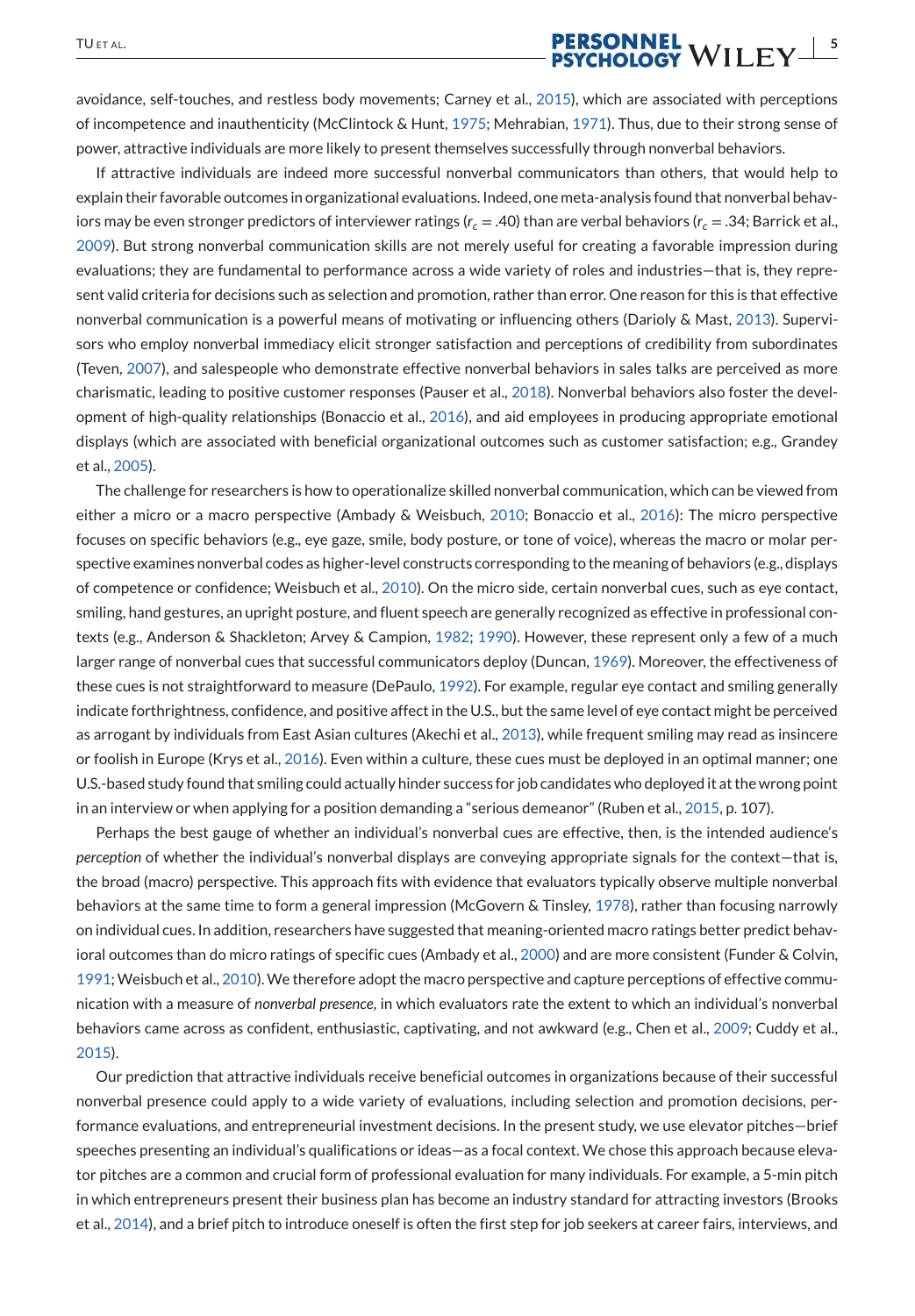networking events (e.g., Collamer, 2013). Questions such as "Tell me about yourself" or "Why should we hire you?" are also common in job interviews and make elevator pitches a formal part of many selection processes (SHRM, 2016a). Although concise, these pitches enable us to measure all the key elements of our theory: individuals' attractiveness, nonverbal presence, and evaluation outcomes. The pitches in our study were designed to showcase candidates' suitability for a fictional job, enabling evaluators to assess their hirability. We therefore predict that attractive individuals are evaluated as more hirable because their nonverbal presence is perceived as more effective (Hypothesis 1a), and that the reason why they are able to present themselves effectively through nonverbal displays is that they have a heightened sense of power (Hypothesis 1b):

**Hypothesis 1a.** Physical attractiveness is associated with better nonverbal presence, which in turn leads to higher ratings of hirability*.*

**Hypothesis 1b.** Physical attractiveness is associated with nonverbal presence via sense of power*.*

#### **2.3 Power posing and nonverbal presence**

In Study 1, we test the notion that physical attractiveness is associated with power-induced nonverbal presence. Our theory is that attractive individuals have a more effective nonverbal presence because they feel more powerful than do less attractive individuals. In Study 2, we therefore use an intervention that has been shown to increase individuals' sense of power, in an effort to bolster the effectiveness of their nonverbal presence. We adopt this approach, rather than alternatives such as explicitly teaching nonverbal communication skills, because it may have benefits beyond the immediate context (e.g., it might increase individuals' confidence and ultimately contribute to enhanced social status), and because the difficulty of intentionally regulating one's nonverbal cues implies that indirect interventions may be more effective than direct coaching (DePaulo, 1992).

In the interview literature, researchers have tested several interventions that candidates can adopt prior to a job interview to boost their sense of power and confidence or conquer nervousness and stress, all of which have been shown to improve interview performance (e.g., Latham & Budworth, 2006; Lammers et al., 2013). For example, individuals who recalled a personal experience of being powerful wrote a more persuasive cover letter and performed better in a face-to-face interview (Lammers et al., 2013). The intervention that has received the most popular attention is adopting a power pose: an expansive and open physical posture (Carney et al., 2010; Schubert, 2004). Research on embodied cognition suggests that bodily movement, such as facial display, posture, and head position, can affect self-perceptions (e.g., Borghi & Cimatti, 2010; Shapiro, 2010). For example, making a fist causes individuals to perceive themselves as more assertive and esteemed (Schubert & Koole, 2009), and lifting one's head upward induces feelings of pride (Stepper & Strack, 1993). Therefore, physically acting in a powerful manner may change individuals' perceptions of their own power and their subsequent behaviors. In one study conducted by Cuddy and coauthors (2015), power posing increased job candidates' sense of power and improved their nonverbal presence during the interview, causing raters to perceive them as less awkward and more confident, captivating, and enthusiastic. Further research shows that the use of expansive and open postures can also influence others*'* perceptions of an actor's power and confidence. Studies investigating nonverbal cues and power (along with similar constructs, such as status, dominance, and leadership, etc.) have suggested that individuals who make more eye contact (Kleck & Nuessle, 1968), use more hand gestures (Burgoon & Le Poire, 1999), or adopt an expansive and open posture (Carney et al., 2005) are seen as more powerful, confident, and competent—perceptions that are valuable in influencing others.

In Study 2, then, we examine whether power posing can level the playing field for less attractive individuals. Specifically, we expect that unattractive individuals will gain more benefits from adopting a powerful posture than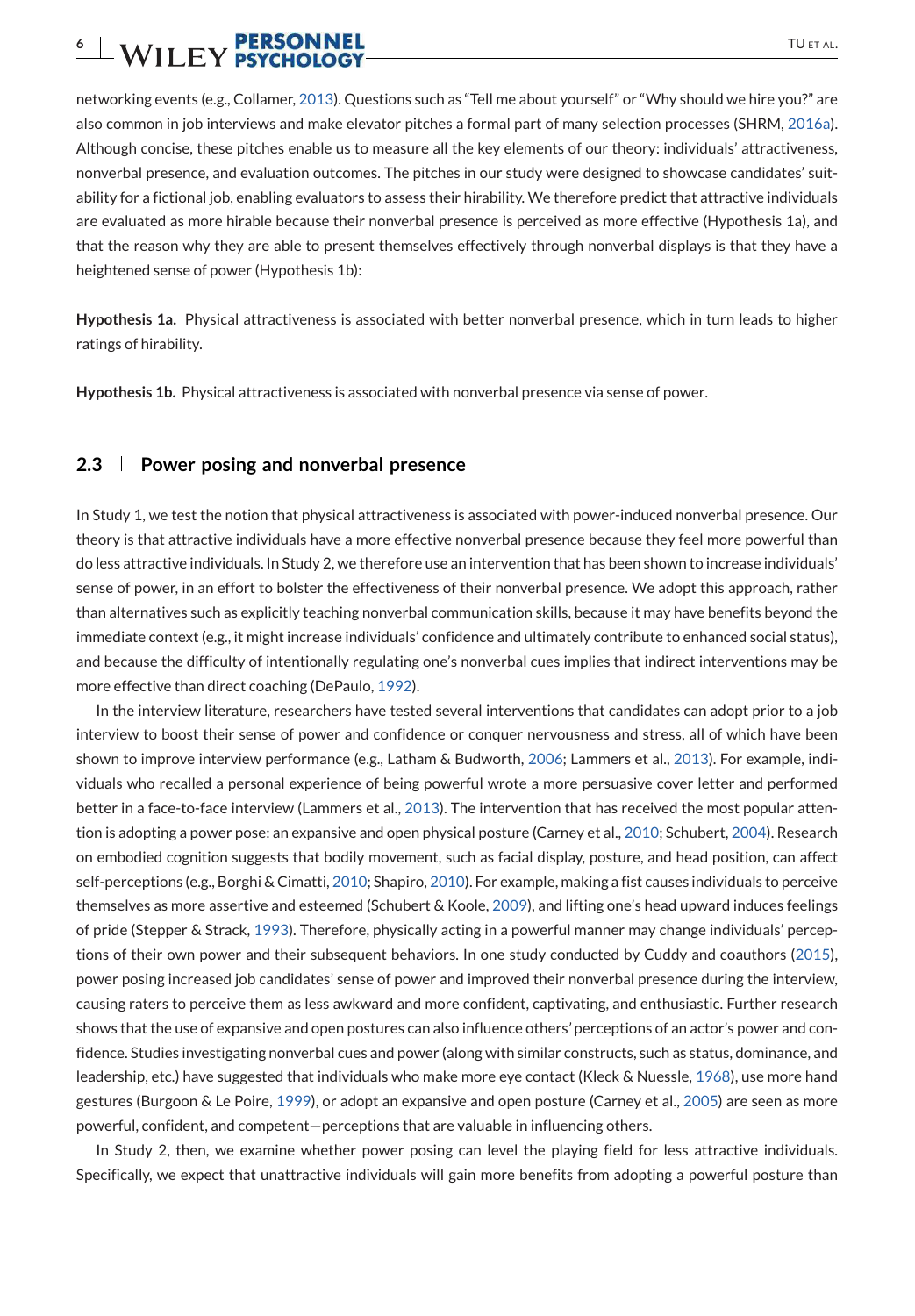

will more attractive people, who may naturally exhibit a powerful and confident nonverbal presence. We propose that:

**Hypothesis 2.** The effect of a powerful posture on nonverbal presence is stronger for individuals with low (vs. high) levels of physical attractiveness*.*

### **3 STUDY 1**

### **3.1 Method**

The data collection occurred from March 2015 to February 2016. The study was approved and monitored by the University of Florida Institutional Review Board (IRB) in compliance with ethical standards (# 2014-U-1408; "Influence Behaviors"). Participants—197 undergraduate and graduate business students from a large public university in the southeastern U.S.—were invited to enroll in a study entitled "Getting the Job," in which they would be asked to record a video elevator pitch as part of a simulated hiring process. Although university students often represent a convenience sample for researchers, they were a theoretically appropriate choice for this study. A growing number of companies are using asynchronous "video interviews"<sup>1</sup> in selecting interns or entry-level employees, who are typically current college students or recent graduates (e.g., Dietz, 2019; Harwell, 2019; Holmes, 2019; SHRM, 2016; Zielinski, 2012). Commonly, candidates are given a short time to prepare and one or two chances to record brief video responses (up to 3 min each) to one or more questions (e.g., HireVue, 2014a). One of the leading video interview platforms lists "Tell me a little about yourself" as one of its top five most common interview questions, suggesting that candidates are frequently asked to deliver a pitch as part of the video interview process (HireVue, 2014b). Our research design was therefore highly realistic for participants, many of whom either were applying for internships or jobs or intended to do so soon.

Following enrollment, participants completed an online survey in which we asked about their age, gender, and ethnicity. When participants arrived at the lab, they were told that the job they were applying for in the simulation was a leadership internship position at a Fortune 500 company. They were told that their task was to prepare a 3-min introduction for the hiring manager, which would be videotaped, and that their goal in the video was to convince the company that they were the right candidate for the position. (See Appendix for the interview prompt.) Each participant was assigned to a private room, where they completed a brief survey in which they reported their state sense of power and then were given 20 min to prepare for the interview. During the preparation period, participants were allowed to make notes and practice out loud, but they could not use their phones or seek any external help. When the time was up, a session assistant entered the room to set up the recording equipment—a web camera, a microphone, and a desktop computer equipped with recording software (Windows Movie Maker)—and then instructed the participant on how to use it. The participants faced the computer screen, where they saw their faces and upper-body. Once they were ready, they hit the recording button and started talking. The session assistant left the room during the recording and came back after 3 min to help stop the recording and save the video. Following the session, all participants received tailored feedback reports from the research team on their interview performance, including detailed suggestions on their speaking style and nonverbal presence. Undergraduate participants also received extra course credit for participation.

Ultimately, 21 participants were dropped from analysis: 12 participants due to computer or microphone malfunctions that rendered their videos unusable, and nine others for failing attention checks in the background survey (providing incorrect responses to items such as "Click 'strongly agree' for this question," as suggested by Meade & Craig, 2012). Thus, our final analyses are based on data from 176 participants. Their average age was 21 years; 52% were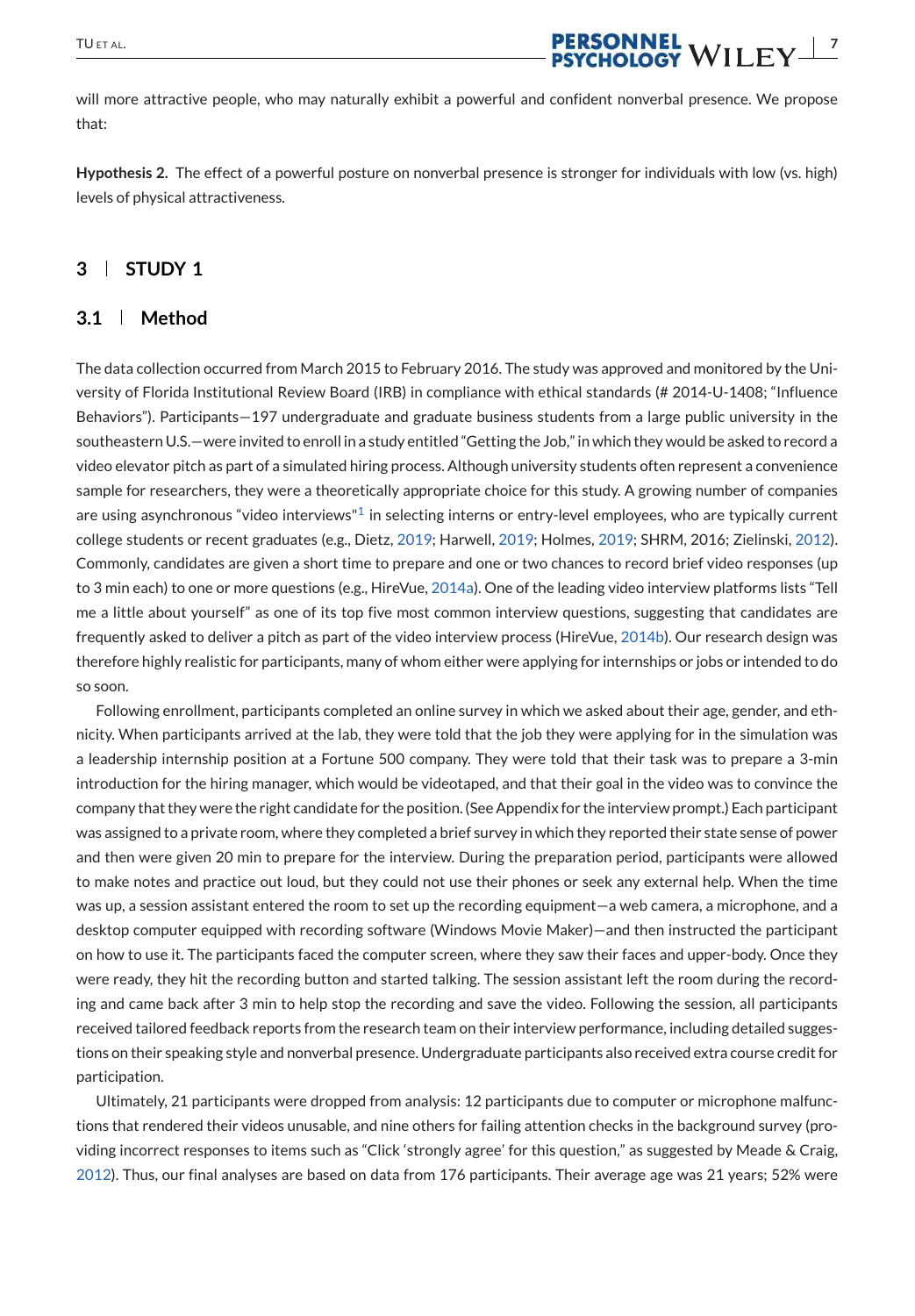# **8** | **WII FV PERSONNEL** TUETAL.

male; and 56% identified themselves as White, 12% as Latino, 3% as Black, and 12% as Asian, with approximately 18% choosing not to disclose their race/ethnicity.

### **3.2 Measures**

### 3.2.1 Attractiveness

Following previous studies (e.g., Bono et al., 2017; Griffin & Langlois, 2006), participants' attractiveness was rated by seven undergraduate research assistants, using a 5-point scale (1 = *very unattractive*, 3 = *average*, and 5 = *very attractive*). Each research assistant provided an independent attractiveness rating for each participant based on images in the video. The judgments were made quickly, with most of them in fewer than 25 s (median  $= 23$ , mode  $= 19$ ). The seven ratings were then averaged to form a single attractiveness score for each participant. Intraclass correlations supported the aggregation of attractiveness ratings (ICC  $(1) = .45$  and ICC  $(2) = .85$ ).

#### 3.2.2 Nonverbal presence

Following Cuddy et al. (2015), participants' nonverbal presence was rated by a separate team of five trained undergraduate research assistants. Raters were asked to focus on the nonverbal aspects of the videos and assess the extent to which each participant's delivery was "confident," "enthusiastic," "captivating," and "awkward" (reverse-scored), using a scale from 1 = *not at all* to 7 = *extremely* (*α* = .93). The intraclass correlations supported the aggregation of ratings (ICC (1) = .50 and ICC (2) = .83).<sup>2</sup>

#### 3.2.3 | Hirability

Participant hirability was rated by several managers with hiring experience, either as the sole decision maker or as a hiring committee member. We recruited 21 managers with such experience from Amazon MTurk, using a prescreening survey in which we also asked a variety of questions about their managerial experience (e.g., current and highest job titles, level of organizational responsibility, number of direct reports, and years of experience). To help ensure that these raters did in fact have the required experience, we checked that their responses to these questions were consistent; all raters' answers appeared reasonable and cohesive. To protect participants' privacy and ensure that managers were taking the ratings seriously, raters were asked to complete confidentiality training and to sign a non-disclosure agreement before being given access to study materials. Managers were paid \$50.

Managers were randomly assigned to rate between 50 and 75 video pitches; each manager was assigned a unique randomized order in which to watch the videos, to reduce the potential for anchoring or contrast effects. Rating managers responded to three questions: (a) hirability ("How interested would you be in hiring this applicant?": 1 = *very uninterested* to 5 = *very interested*), (b) signing bonus ("If you made a hiring offer to this applicant, what bonus amount would you offer?":  $0 = $0, 1 = $2000, 2 = $4000, 3 = $6000, 4 = $8000$  and (c) future performance ("How well do you think this applicant would do in this position?": 1 = *very poorly* to 5 = *very well*). Ratings of each question were aggregated (hirability: ICC (1) = .35 and ICC (2) = .77; signing bonus: ICC (1) = .21 and ICC (2) = .61; future performance: ICC  $(1) = .36$  and ICC  $(2) = .77$ ). These variables were highly correlated, ranging from .86 (for hirability and signing bonus) to .95 (for hirability and future performance). Therefore, we computed a composite variable by standardizing and averaging the three variables ( $\alpha = .96$ ).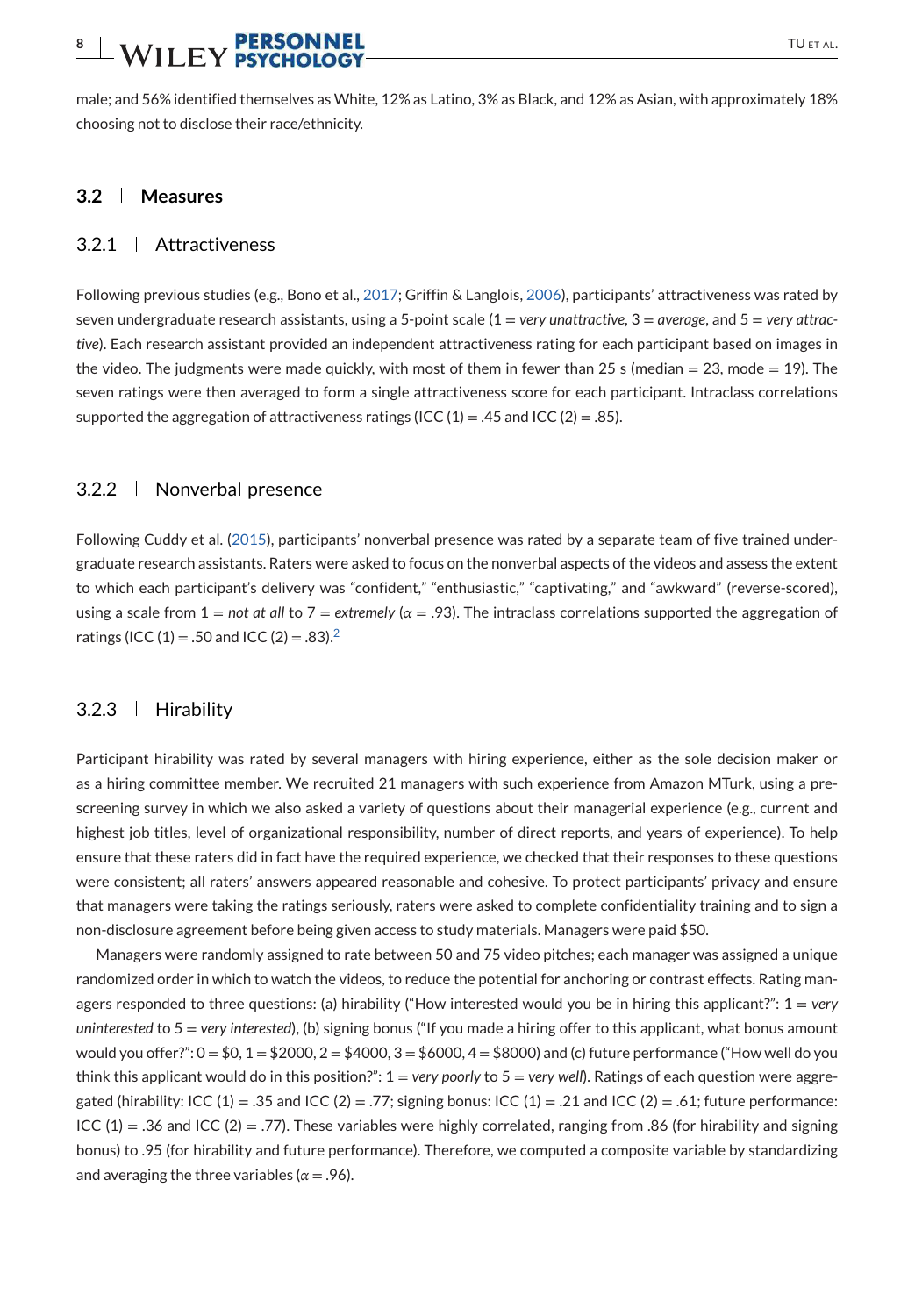# TU ET AL. **PERSONNEL**<br>**PERSONNEL**<br>**PSYCHOLOGY** WILEY

### 3.2.4 | Sense of power

Participants' sense of power was measured before they began preparing their pitches, using the scale developed by Anderson et al. (2012). Participants indicated their agreement with eight items (1 = *strongly disagree* to 7 = *strongly agree*), such as "I can get people to listen to what I say," "I can get others to do what I want," and "I think I have a great deal of power." Items were averaged to form a sense of power score ( $\alpha = .85$ ).

### **4 RESULTS**

Means, standard deviations and correlations among key variables are reported in the last four rows of Table 1. Consistent with our expectations, attractiveness was correlated with sense of power (*r* = .17, *p* = .03) and with nonverbal presence (*r* = .46, *p* = .00); nonverbal presence was positively correlated with hirability (*r* = .74, *p* = .00). We used a regression-based path analysis in Mplus 8.3 (Muthén & Muthén, 2019) to test the indirect effects of attractiveness on hirability via nonverbal presence (H1a), and on nonverbal presence via sense of power (H1b). We specified a model with simultaneous estimation of all associations.

Results of the hypothesized model are reported in Table 2. Hypothesis 1a predicted a positive association between physical attractiveness and hirability, mediated by nonverbal presence. As illustrated in Figure 1, physical attractiveness was associated with better nonverbal presence (*B* = .47, *SE* = .07, *p* = .00), and nonverbal presence was associated with higher hirability ( $B = 0.86$ ,  $SE = 0.06$ ,  $p = 0.00$ ). We used a bootstrapping simulation with 20,000 replication (MacKinnon et al., 2004; Preacher et al., 2010) to estimate a confidence interval around our indirect effects (indirect effect = .40, 95% CI [.28, .54]). This effect was positive and significant, supporting Hypothesis 1a.

Hypothesis 1b proposed that attractiveness would be associated with nonverbal presence via sense of power; we used the same estimation techniques, with bootstrapped confidence intervals to test this hypothesis. As shown in Figure 1, physical attractiveness was associated with greater sense of power  $(B = .17, SE = .08, p = .04)$ , which predicted better nonverbal presence  $(B = .23, SE = .08, p = .01)$ . In addition, the indirect effect of attractiveness on nonverbal presence via sense of power was significant (indirect effect = .04, 95% CI  $[.01, .10]$ ), supporting Hypothesis 1b. Moreover, because our hypotheses imply serial four-stage mediation (attractiveness→sense of power→nonverbal presence→hirability; Figure 1), we also tested this mediation model and found significant mediation (indirect effect = .03, 95% CI [.01, .09]).

#### **4.1 Supplemental analyses**

#### 4.1.1 Behavioral predictors of nonverbal presence

Although our choice of a macro (broad) perceptual variable to operationalize effective nonverbal communication was carefully considered, we nonetheless wanted to confirm that raters' perceptions of nonverbal presence had some basis in actual nonverbal behavior. Thus, a team of five undergraduate research assistants (distinct from the teams that coded attractiveness and nonverbal presence) was asked to rate the frequency with which participants used three specific nonverbal cues commonly studied in the interview literature (e.g., Gilmore & Ferris, 1989; Imada & Hakel, 1977; Stevens & Kristof, 1995). Raters coded smiling and eye contact (1 = *hardly at all*; 9 = *nearly all the time*), as well as participants' body expansiveness (1 = *very contractive*; 7 = *very expansive*; Cuddy et al., 2015); ICCs indicated a high degree of consistency among raters (ICC (1) ranged from .31 to .62; ICC (2) ranged from .69 to .89).

Correlations in Table 1 showed significant and positive associations between nonverbal presence and eye contact  $(r = .40, p = .00)$ , smiling  $(r = .39, p = .00)$  and expansive body posture  $(r = .66, p = .00)$ . To examine the extent to which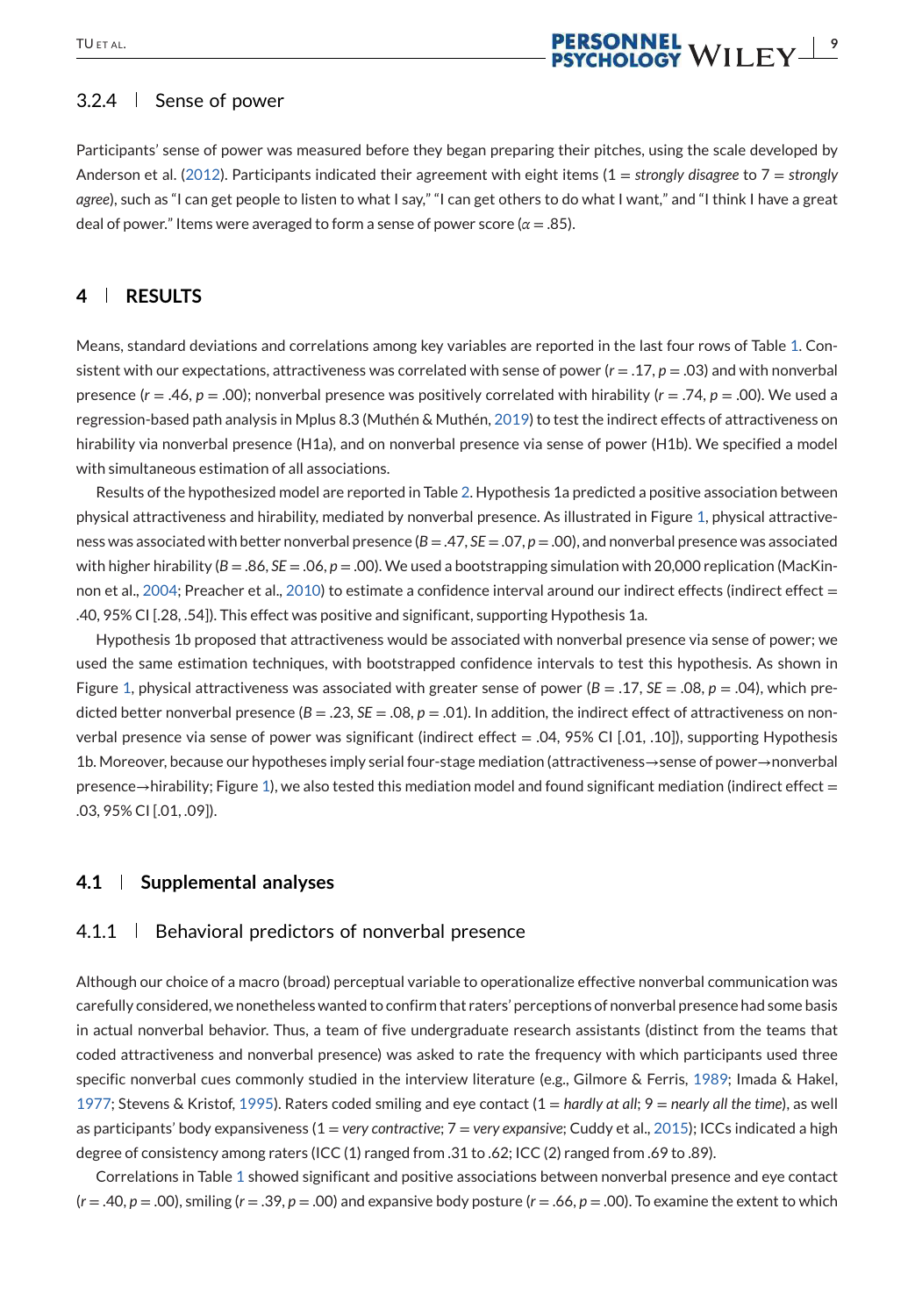# **10** | WILEY **PERSONNEL**

| Means, standard deviations and<br>TABLE <sub>1</sub> |            |                      |                          |                   | intercorrelations among Study 1 variables |            |                   |                 |                  |                |                 |                 |                   |                |
|------------------------------------------------------|------------|----------------------|--------------------------|-------------------|-------------------------------------------|------------|-------------------|-----------------|------------------|----------------|-----------------|-----------------|-------------------|----------------|
|                                                      | Σ          | G                    | $\overline{\phantom{0}}$ | $\mathbf{\Omega}$ | S                                         | 4          | 5                 | $\bullet$       | $\overline{ }$   | $\infty$       | $\sigma$        | $\overline{a}$  | 11                | $\overline{2}$ |
| 1. Gender                                            | 48         | 50                   | $\mathbf{I}$             |                   |                                           |            |                   |                 |                  |                |                 |                 |                   |                |
| 2. Black                                             | 03         | .18                  | 05                       |                   |                                           |            |                   |                 |                  |                |                 |                 |                   |                |
| 3. Latino                                            | $\ddot{4}$ | $\ddot{3}$           | $\overline{C}$           | $-0$              | $\mathbf{I}$                              |            |                   |                 |                  |                |                 |                 |                   |                |
| 4. Asian                                             | 14         | $\ddot{3}4$          | 09                       | $-0$              | $-.16$                                    |            |                   |                 |                  |                |                 |                 |                   |                |
| 5. Eye contact                                       | 7.20       | 1.26                 | $\overline{O}$           | $-0.3$            | O.                                        | 06         |                   |                 |                  |                |                 |                 |                   |                |
| 6. Smile                                             | 3.34       | 51                   | $40*$                    | 08                | $-0.08$                                   | $-15$      | $.26**$           | $\mathbf{I}$    |                  |                |                 |                 |                   |                |
| 7. Expansiveness                                     | 4.07       | 80<br>0              | 05                       | $\overline{C}$    | 06                                        | $-0.09$    | $26***$           | $33*$           | $\mathbf{I}$     |                |                 |                 |                   |                |
| 8. Professional attire                               | 2.38       | .81<br>$\circ$       | $\overline{0}$           | .13               | $-06$                                     | $32**$     | $.18*$            | $\overline{0}$  | $\overline{0}$ . |                |                 |                 |                   |                |
| 9. Self-promotion                                    | 3.41       | 0.79                 | $\overline{0}$           | $\overline{5}$    | $\overline{C}$                            | $.22**$    | 06                | $\overline{O}$  | $-0.4$           | $.38*$         |                 |                 |                   |                |
| 10. Ingratiation                                     | 0.67       | 0.75                 | 03                       | .12               | $-0.06$                                   | $-13$      | OO.               | $.19*$          | Q <sub>1</sub>   | $-15$          | $-.42**$        |                 |                   |                |
| 11. Inspirational appeal                             | 1.22       | $\overline{80}$<br>0 | $-12$                    | 08                | $-08$                                     | $-12$      | $\ddot{1}4$       | $\ddot{c}$      | $29**$           | $-09$          | $-50**$         | $.31**$         |                   |                |
| 12. Rational persuasion                              | 2.54       | 0.87                 | $-08$                    | $-0.4$            | .12                                       | $-1.19*$   | $.20^{**}$        | 02              | $.19*$           | CO.            | 06              | $-28**$         | $\overline{0}$    | ï              |
| 13. Word counts                                      | 384.60     | 127.99               | $-08$                    | O <sub>9</sub>    | $-0.3$                                    | $-14$      | $27**$            | O <sub>9</sub>  | $41**$           | $-08$          | $-0.06$         | $\overline{O}$  | $41$ <sup>*</sup> | $.54**$        |
| 14. Clout                                            | 43.13      | 18.00                | $-0.7$                   | .14               | $-.12$                                    | $-03$      | 03                | $-0.4$          | $\overline{01}$  | $\overline{5}$ | $-.25**$        | 08              | 11                | $.27**$        |
| 15. Authentic                                        | 66.33      | 18.58                | $-0.5$                   | $-19*$            | $-0.5$                                    | $-.16*$    | $-0.1$            | CO.             | $\overline{14}$  | $-12$          | $\overline{0}$  | $-0.1$          | $.19*$            | S              |
| 16. Informal language                                | 3.53       | 2.68                 | $-0.3$                   | $-0.09$           | 05                                        | .14        | $-11$             | O.              | $-.12$           | $\overline{0}$ | 11              | $-0.4$          | $-16*$            | $-06$          |
| 17. Working with others                              | 2.27       | 56<br>$\circ$        | $\overline{C}$           | O.                | $-0.1$                                    | $-.25***$  | .13               | $\overline{11}$ | $.19*$           | $-17*$         | $-0.2$          | $-0.4$          | $\overline{5}$    | $.60^{**}$     |
| 18. Self-management                                  | 2.05       | 51<br>$\circ$        | $-0.5$                   | 04                | $\overline{11}$                           | $-.14$     | $.18*$            | 00              | $\overline{a}$   | $-0.1$         | $20^{**}$       | $-.16*$         | $-0.7$            | $47**$         |
| 19. Problem-solving                                  | 1.84       | 57<br>0              | $-0.7$                   | 66                | 02                                        | $\ddot{1}$ | O <sub>9</sub>    | $-0.9$          | $\overline{11}$  | $28**$         | $38**$          | $-20**$         | $-24**$           | 44             |
| 20. Leadership experience                            | 2.07       | 0.78                 | $-13$                    | 08                | $.17*$                                    | $-.24**$   | $.17*$            | 0.5             | 01               | $-0.7$         | 08              | $-0.7$          | $-0.5$            | $.54**$        |
| Focal variables in hypothesized model                |            |                      |                          |                   |                                           |            |                   |                 |                  |                |                 |                 |                   |                |
| 21. Attractiveness                                   | 3.31       | 0.73                 | $15*$                    | 03                | 08                                        | $-39**$    | .12               | $34*$           | $30^{**}$        | $-.16*$        | $-0.09$         | OO.             | $\overline{11}$   | $.26**$        |
| 22. Sense of power                                   | 5.23       | 0.75                 | $-13$                    | $-0.6$            | S.                                        | $-0.1$     | .10               | $-0.1$          | $\ddot{1}$       | S              | $\tilde{q}$     | $\overline{11}$ | CO.               | $\ddot{1}$     |
| 23. Nonverbal presence                               | 5.24       | 80<br>$\circ$        | $\overline{0}$           | 09                | 02                                        | $-.14$     | $40$ <sup>*</sup> | $.39**$         | $.66**$          | .13            | 60              | 06              | $.28**$           | $.35**$        |
| 24. Hirability                                       | O.         | .97                  | 08                       | .15               | O.                                        | $-11$      | $36**$            | $27**$          | $41**$           | $.19*$         | $\overline{12}$ | $\overline{O}$  | $.17*$            | $44 *$         |
|                                                      |            |                      |                          |                   |                                           |            |                   |                 |                  |                |                 |                 |                   | (Continues)    |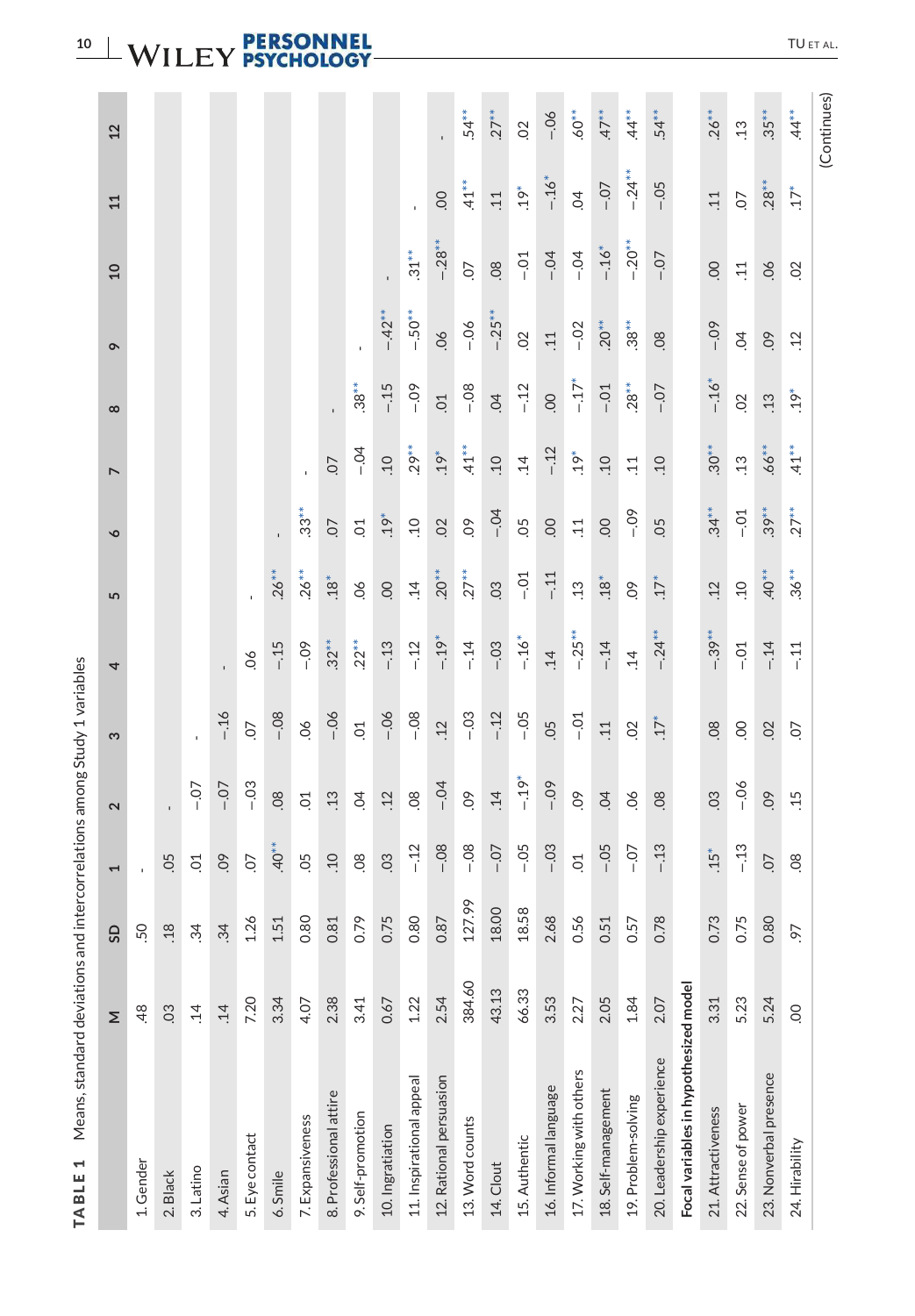| ŧ      |
|--------|
|        |
|        |
| ı      |
|        |
|        |
|        |
|        |
|        |
| г<br>г |
|        |
|        |
|        |
|        |
|        |

| TABLE 1 (Continued)                                                                                                        |            |                 |                |               |          |                |                |                |            |          |                                                                                                                                       |    |
|----------------------------------------------------------------------------------------------------------------------------|------------|-----------------|----------------|---------------|----------|----------------|----------------|----------------|------------|----------|---------------------------------------------------------------------------------------------------------------------------------------|----|
|                                                                                                                            | 13         | $\overline{4}$  | 15             | $\frac{1}{6}$ | 17       | $\frac{8}{2}$  | $^{29}$        | 20             | 21         | 22       | 23                                                                                                                                    | 24 |
| 13. Word counts                                                                                                            |            |                 |                |               |          |                |                |                |            |          |                                                                                                                                       |    |
| 14. Clout                                                                                                                  | $18*$      | ı               |                |               |          |                |                |                |            |          |                                                                                                                                       |    |
| 15. Authentic                                                                                                              | $16*$      | $-48**$         | ï              |               |          |                |                |                |            |          |                                                                                                                                       |    |
| 16. Informal language                                                                                                      | $-17*$     | $-0.5$          | $-0.20**$      | ï             |          |                |                |                |            |          |                                                                                                                                       |    |
| 17. Working with others                                                                                                    | $.52**$    | $.30*$          | $-0.4$         | $-19*$        |          |                |                |                |            |          |                                                                                                                                       |    |
| 18. Self-management                                                                                                        | 44         | 08              | $\frac{13}{2}$ | $-28**$       | $.45***$ | ï              |                |                |            |          |                                                                                                                                       |    |
| 19. Problem-solving                                                                                                        | $40*$      | $\ddot{1}4$     | $-08$          | $-0-$         | $.27**$  | $.45**$        |                |                |            |          |                                                                                                                                       |    |
| 20. Leadership experience                                                                                                  | $.36**$    | $20^{**}$       | $-08$          | $-.10$        | $.56**$  | $60^{**}$      | $40**$         | $\blacksquare$ |            |          |                                                                                                                                       |    |
| Focal variables in hypothesized model                                                                                      |            |                 |                |               |          |                |                |                |            |          |                                                                                                                                       |    |
| 21. Attractiveness                                                                                                         | $29**$     | $\overline{C}$  | $.15*$         | $-20**$       | $.35***$ | $.24***$       | $-0.1$         | $.27***$       |            |          |                                                                                                                                       |    |
| 22. Sense of power                                                                                                         | $\ddot{c}$ | 05              | $\overline{S}$ | S             | $18*$    | S <sub>O</sub> | $\overline{5}$ | $15*$          | $17*$      | ï        |                                                                                                                                       |    |
| 23. Nonverbal presence                                                                                                     | $49**$     | $\overline{11}$ | $17*$          | $-.23**$      | $.32**$  | $.26***$       | $\ddot{.}13$   | $.26***$       | $46**$     | $.29***$ |                                                                                                                                       |    |
| 24. Hirability                                                                                                             | $.52**$    | .10             | $\overline{c}$ | $-11$         | $.35**$  | $.37**$        | $.28^{**}$     | $.35**$        | $.38^{**}$ | $.26***$ | $.74**$                                                                                                                               |    |
| Note. N = 155 for Black, Latino, and Asian, which<br>was dummy coded (0 = male and 1 = female).<br>*p < .05.<br>**p < .01. |            |                 |                |               |          |                |                |                |            |          | represent dummy variables comparing them to White participants. N = 175 for sense of power. N = 176 for the rest of variables. Gender |    |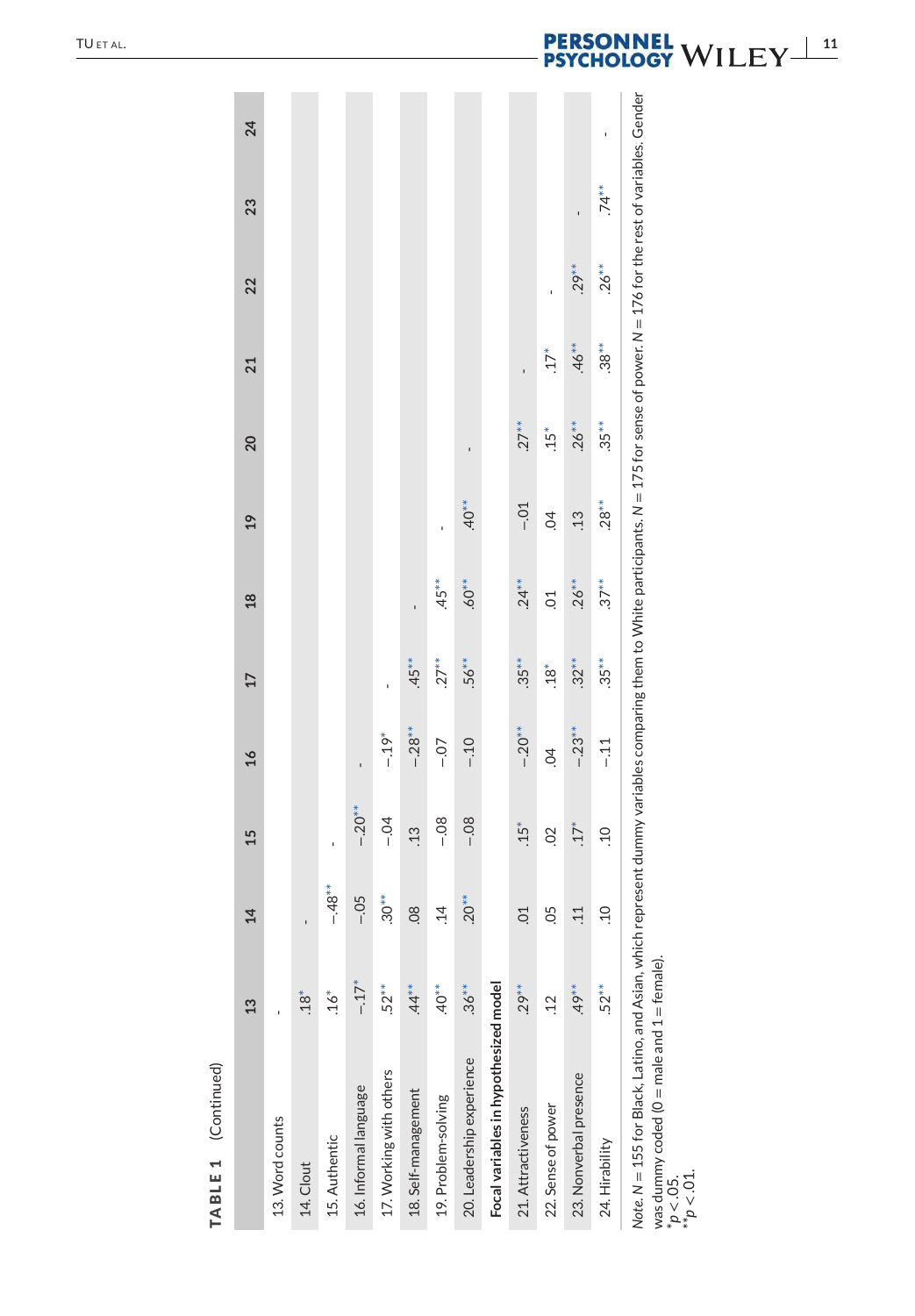# **12** WII FY **PERSONNEL** TUETAL.

#### TABLE 2 Study 1 unstandardized estimates of the hypothesized model

|                    |                         |                  | Sense of power |        |               |           | Nonverbal presence |        |                       |       | <b>Hirability</b> |         |
|--------------------|-------------------------|------------------|----------------|--------|---------------|-----------|--------------------|--------|-----------------------|-------|-------------------|---------|
|                    |                         |                  |                | 95% CI |               |           |                    | 95% CI |                       |       |                   | 95% CI  |
|                    | B                       | SE LL            |                | UL     | B             | <b>SE</b> | LL                 | UL     | B                     | SE LL |                   | UL      |
| Intercept          | $4.67***$ .27 4.13 5.19 |                  |                |        | $2.49***$ .47 |           | 1.51               | 3.38   | $-4.99**$ .43 $-5.80$ |       |                   | $-4.13$ |
| Attractiveness     | $.17*$                  | .08 <sub>0</sub> | .01            | .33    | $.47**$       | .07       | .32                | .61    | .06                   |       | $.08 - .10$       | .21     |
| Sense of power     |                         |                  |                |        | $.23**$       | .08       | .07                | .40    | .05                   |       | $.08 - .10$       | .20     |
| Nonverbal presence |                         |                  |                |        |               |           |                    |        | $.86***$              |       | $.06$ .75         | .98     |
| $R^2$              | 3%                      |                  |                |        | 26%           |           |                    |        | 55%                   |       |                   |         |

*Note*. CI, confidence interval; LL, lower limit; UL, upper limit.  $*$ *p*  $< .05$ .

\*\**p* < .01.



#### FIGURE 1 Study 1 hypothesized model

*Note*. \**p* < .05. \*\**p* < .01. Coefficients are unstandardized and SEs are in parentheses.

these nonverbal behaviors mediated the association between attractiveness and nonverbal presence, we estimated a model in which attractiveness predicted nonverbal behaviors and sense of power, which in turn were associated with nonverbal presence. Results indicated that attractiveness was associated with observers' perceptions of nonverbal presence, both because of the expansive body posture attractive participants exhibited (indirect effect = .16, 95% CI  $[0.09, 0.24]$  and the sense of power they felt (indirect effect = .03, 95% CI  $[0.01, 0.08]$ ). These findings demonstrate that observers' perceptions of nonverbal presence were rooted in both participants' behaviors and their underlying psychological states.

### 4.1.2 Content

Based on reviewer suggestions, we re-estimated the hypothesized model controlling for substantive content of the pitches. To clearly distinguish verbal content from nonverbal presence, we coded transcripts of the pitches in three ways. First, we recruited a team of eight undergraduate research assistants (distinct from previous coding teams), who rated the extent to which participants used each of four influence tactics previously linked to work outcomes (selfpromotion, ingratiation, inspirational appeals, and rational persuasion; e.g., Higgins et al., 2003), using a codebook with definitions of each tactic and a scale ranging from 0 = *never* to 5 = *very strongly*. ICCs supported aggregation of ratings (ICC (1) ranged from .20 to .57; ICC (2) ranged from .66 to .91). Second, we conducted content analysis using Linguistic Inquiry and Word Count (LIWC) software (Pennebaker et al., 2015). LIWC includes dozens of dictionaries, but we focused on four with potential theoretical or practical relevance: word counts (as an indicator of the volume of speech), "clout" (which assesses the frequency of words that express certainty and authority, as a proxy for displays of influence and power; Kacewicz et al., 2014; Lanaj et al., 2019), "authenticity" (which encompasses more self-referring words,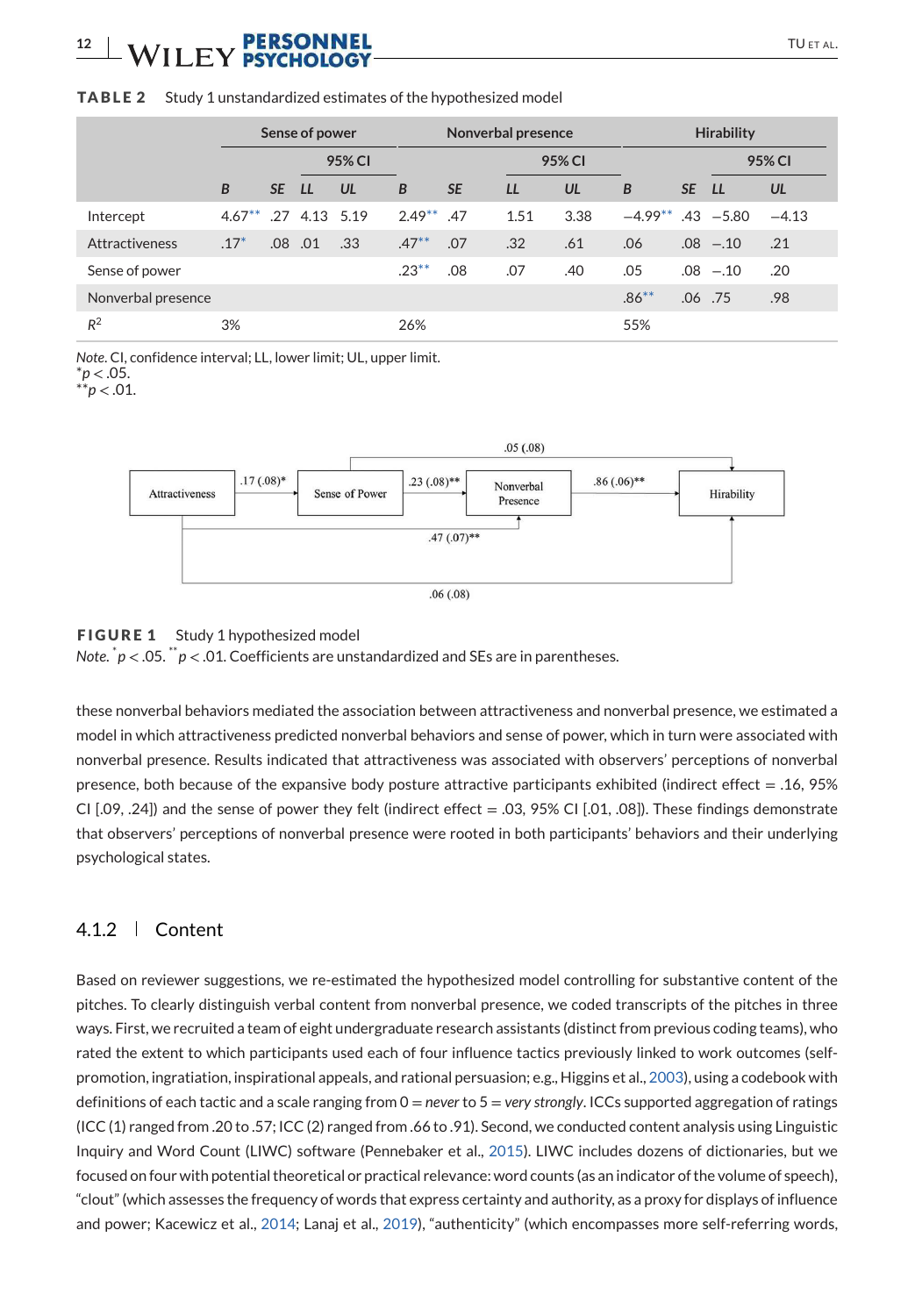# **TUETAL. PERSONNEL**<br>**PERSONNEL**<br>**PSYCHOLOGY** WILEY  $\frac{1}{3}$

fewer negative emotion words, and more markers of cognitive complexity, as a proxy for confidence; Newman et al., 2003), and "informal language" (which assesses filler words and nonfluencies, as a proxy for low confidence). LIWC calculates the percentage of a participant's total words that correspond to each category, allowing for quantitative analysis of verbal content.

We ran a mediation model in which attractiveness was associated with sense of power, which predicted nonverbal presence and verbal content simultaneously, both of which in turn predicted hirability. Results showed that attractive individuals used more words, more "authentic" words, and less informal language. They also used more rational persuasion. Although verbal content (i.e., rational persuasion and word count) partially mediated the effect of attractiveness on hirability (95% CI [.01, .12] and [.01, .14], respectively), the results of the hypothesized mediation model remained significant (H1a: indirect effect = .35, 95% CI [.24, .47]; H1b: indirect effect = .04, 95% CI [.01, .10]; total model indirect effect = .03, 95% CI [.01, .08]), supporting the unique and robust effects of nonverbal presence.

Third, we coded and controlled for the job-related content of the transcripts. According to the Corporate Recruiters Survey (2018) and the National Association of Colleges and Employers (2021), the top competencies and skills U.S. companies seek in college graduates are "working with others," "self-management," "problem-solving," and "leadership experience." Therefore, we had seven undergraduate research assistants read the transcripts and rate them on the extent to which each participant discussed having these competencies. We provided them with detailed descriptions of the four competencies and a behaviorally anchored rating scale for each (e.g., for problem-solving, 1 = *needs improvement or could not be determined*: "Lower than typical for a college student: evidence that the candidate may become easily overwhelmed by problems or may fail to recognize them when they arise; may have trouble identifying or acting on potential solutions without substantial support from others" to 4 = *excellent*: "Diagnoses and solves highly difficult or complex challenges (e.g., resolving a crisis in an organization); systematically gathers a range of information and perspectives to analyze problems; makes prudent judgments; demonstrates strong critical thinking skills and anticipates potential risks and consequences of decisions; can adapt solutions as circumstances change"; see the online supplement for the full set of BARS). We added the competencies and skills discussed in the pitches to the hypothesized model as controls. Although the main effect of problem-solving on hirability was significant (*B* = .21, *SE* = .08, *p*  $=$  .01), the hypothesized results remained unchanged (H1a: indirect effect  $=$  .32, 95% CI [.21, .46]; H1b: indirect effect  $= .04, 95\%$  CI  $[.01, .10]$ ; total model indirect effect  $= .03, 95\%$  CI  $[.01, 08]$ ). Finally, we estimated a model that included all these speech-content-related controls simultaneously (LIWC word frequency analyses, influence tactics, and jobrelated competencies and skills), with no change in our hypothesized results.

### 4.1.3 Gender and race/ethnicity

Because prior research has shown that attractiveness may have differential effects for men and women (e.g., Feingold, 1990; Marlowe et al., 1996) and that attractiveness judgments may be biased based on race and/or ethnicity (e.g., Coetzee et al.,2014), we tested whether gender or race/ethnicity moderated the effects of attractiveness on ratings of sense of power (direct effect), nonverbal presence (direct effect) or hirability (indirect effect). Gender (0 = male and 1 = female) moderated the effect of attractiveness on nonverbal presence (*B* = -.35, *SE* = .15, *p* = .02), but not on sense of power (*B* = .05, *SE* = .17, *p* = .77). The association between attractiveness and nonverbal presence was significant for both genders, but it was stronger for males (simple slope = .63, *SE* = .10, *p* = .00; indirect effect = .57, 95% CI [.40, .77]) than for females (simple slope = .28, *SE* = .11, *p* = .01; indirect effect = .21, 95% CI [.04, .38]). To account for the possibility that highly attractive female candidates might be seen as less hirable (Paustian-Underdahl & Walker, 2016), we also tested for curvilinear effects of attractiveness on sense of power (direct effect), nonverbal presence (direct effect) and hirability (indirect effect) for female applicants; the results were not significant. For race/ethnicity, we created three dummy variables for Black, Latino, or Asian participants (comparing each to White participants) and entered them simultaneously into two separate regression models to test whether membership in any of these categories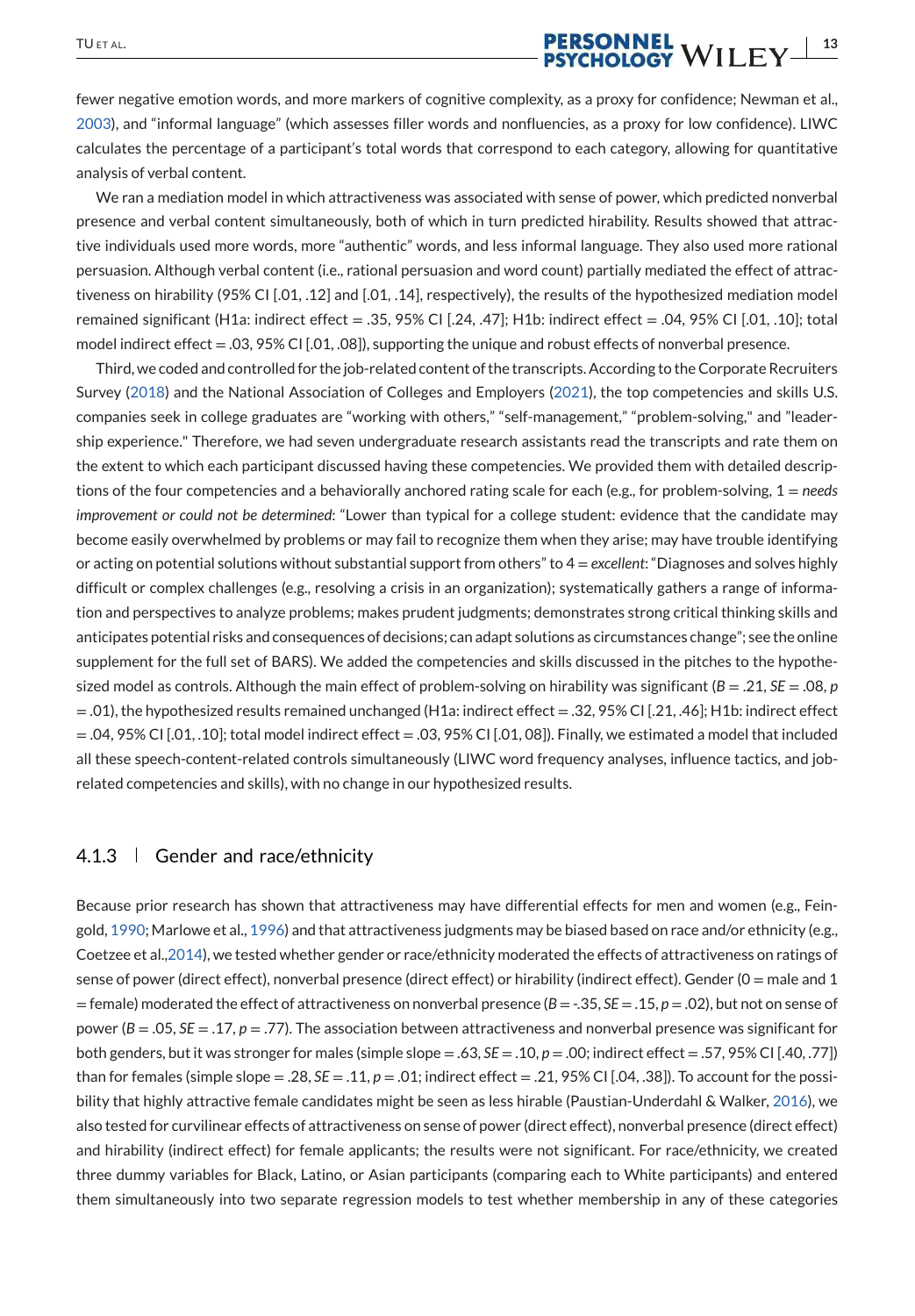# **14 | WILEY PERSONNEL** TUETAL.

moderated the relationship between (a) attractiveness and nonverbal presence, and (b) attractiveness and sense of power. We found no significant direct or moderating effects (i.e., the three interaction terms).

### **4.2 Study 1 discussion**

In Study 1, we found that attractive individuals were perceived as more hirable in part because of their stronger nonverbal presence, which was itself driven by their heightened sense of power and more effective nonverbal behaviors. These results held even when controlling for specific behaviors (e.g., expansive body posture) and verbal content (e.g., rational persuasion, word volume, and discussion of job-related competencies). The goal of our second study was to test whether an intervention could level the playing field for less attractive applicants. Because of the relative difficulty of regulating one's nonverbal cues (DePaulo, 1992), we employed an intervention designed to enhance participants' nonverbal presence indirectly by increasing their sense of power and confidence. Specifically, we examined whether a power posing intervention might have stronger benefits for less attractive applicants than for their highly attractive counterparts.

### **5 STUDY 2**

#### **5.1 Method**

Study 2 procedures replicated those of Study 1, with the addition of a "power posing" manipulation shown in previous studies to influence participants' subjective feelings of power (p-curve analysis, Cuddy et al., 2018; meta-analysis, Gronau et al., 2017). Past power posing studies have frequently compared a powerful pose to a powerless pose, with no neutral condition (e.g., Carney et al., 2010; Cuddy et al., 2015). This poses a problem for two reasons. First, it makes it impossible to determine whether results are due to the positive effects of an expansive powerful posture or the negative effects of a contractive, powerless posture (Credé, 2019). Second, it is unrealistic: it is highly unlikely that anyone would practice powerless poses in preparation for a pitch designed to influence others. Therefore, we added a neutral control condition to reflect our interest in comparing participants' natural postures to power posing. We tested our hypotheses with the two realistic conditions (i.e., power pose and neutral); however, we also tested the powerless pose condition for the sake of consistency with prior research.<sup>3</sup>

Upon arrival, participants were randomly assigned to one of three conditions: a power posing condition, a powerless posing condition, or a neutral condition with no intervention. Participants were told that the research was about physical motion and interview performance, and so they might be asked to try out a physical position while preparing their 3-min video attempting to convince the recruiter that they were the best person for the job. After the manipulation, participants recorded their pitches normally.<sup>4</sup> Based on the preparation time used by participants in Study 1, participants in Study 2 were given 5 min to prepare.

The data collection occurred from September 2016 to April 2017. Participants (*N* = 160) were undergraduate management students at a large public university in the southeastern U.S. About three-quarters (77%) of participants received extra credit in a management course in exchange for participating (University of Florida, IRB Protocol: # 2014-U-1408 "Influence Behaviors"). The rest (23%) were enrolled in the first author's Human Resource Management class and completed the study activities as one of their course assignments. Once they finished the session, they were asked whether they consented to their data being used for research purposes (University of Florida, IRB Protocol: # 201601616 "Interview Behaviors"). Whether or not they agreed did not influence their grades in any way; only data from students who consented are included in our analyses. Thirteen participants were dropped from analysis because their videos were not recorded or saved successfully.We also dropped 23 individuals who reported being familiar with either the research on power posing or with Cuddy's TED Talk (Cuddy, 2012) about power posing, due to concerns that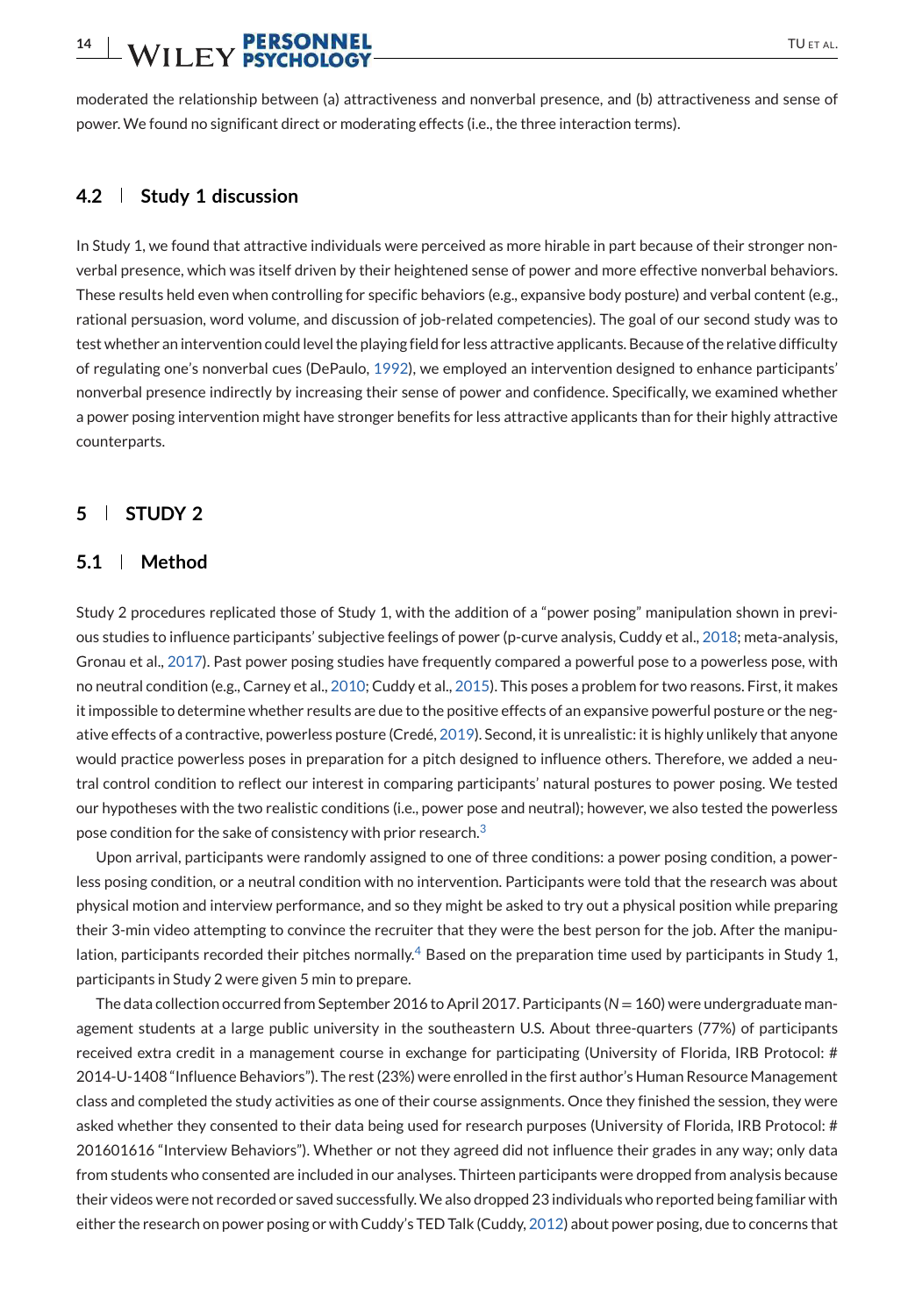# TUET AL. **INCOLUTE PERSONNEL**<br>**INCOLUTE PERSONNEL**<br>**PSYCHOLOGY** WILEY

the inclusion of such participants might improperly inflate estimates of the intervention's effects (Gronau et al., 2017). Thus, our final analyses were based on data from 124 participants: 43 in the powerful condition, 40 in the neutral condition, and 41 in the powerless condition. Participants' average age was 20 years; 36% were male; 42% identified themselves as White, 21% as Latino, 2% as Black, 2% as Asian, with approximately 33% choosing not to disclose their race/ethnicity.

### **5.2 Manipulations**

Following the procedure used by Cuddy et al. (2015), in the powerful condition, participants were instructed to adopt an expansive and open standing pose while they prepared for their pitch. Each participant was shown a picture of a powerful posture and told to stand with their feet shoulder-width apart, hands on their hips, chest out, and chin up. The session assistant demonstrated the correct pose, and if needed, adjusted the participants' posture by lightly touching their head and arms (with their consent). Once the participant adopted the pose correctly, the session assistant left the room briefly to give the participant time to get used to the pose. Similarly, in the powerless posing condition, each participant was shown the powerless pose picture (a contractive and closed standing pose; Cuddy et al., 2015) and instructed to adopt the same pose by standing with their left ankle crossed over their right ankle, arms crossed over their body, shoulders inward, and chin slightly down. The session assistant returned after 1 min and observed the participant to ensure that they remained in the pose throughout the preparation period. Participants in the neutral condition were simply given 5 min to prepare, with the same instructions as in Study 1. After the preparation period, participants were no longer required to hold their assigned poses and were able to move freely while recording their videos.

#### **5.3 Measures**

As our primary interest was in comparing a powerful posture with a natural posture, we created a dummy variable for posture, with the powerful condition coded as "1" and the natural condition coded as "0". We measured attractiveness (ICC (1) = .60 and ICC (2) = .85), nonverbal presence (ICC (1) = .66 and ICC (2) = .88; *α* = .94) and hirability (hirability:  $ICC(1) = .24$  and  $ICC(2) = .66$ ; signing bonus:  $ICC(1) = .14$  and  $ICC(2) = .50$ ; future performance:  $ICC(1) = .29$  and  $ICC$ (2) = .71; *α* = .94 for the composite) as in Study 1, all with independent and unique coding teams: Attractiveness and nonverbal presence were evaluated by two research assistant teams, and hirability ratings were provided by MTurk managers.

### **6 RESULTS**

Means, standard deviations, and correlations among study variables are reported in Table 3. Following the same analytical approaches as in Study 1, we tested our hypothesis—that power posing would have stronger effects for less attractive people—using Mplus 8.3 (Muthén & Muthén, 2019). Results of the hypothesized model are reported in Table 4. As shown in Figure 2, the interaction between a powerful physical posture and attractiveness was significant (*B* = -.54, *SE* = .26, *p* = .04). Furthermore, the results of simple slope tests showed that the association between physical posture and nonverbal presence was positive and significant for individuals who had a low level of attractiveness (i.e., 1 SD below the mean;  $B = .62$ ,  $SE = .28$ ,  $p = .03$ ), but not for individuals with high attractiveness (i.e., 1 SD above the mean;  $B = -10$ ,  $SE = 0.25$ ,  $p = 0.69$ ; see Figure 3), supporting Hypothesis 2. As illustrated in Figure 4, the effect of physical posture compensated for the negative effect of unattractiveness on nonverbal presence. That is, the nonverbal presence of less attractive individuals in the powerful pose condition was equivalent to the nonverbal presence of attractive individuals in the neutral condition (*M unattractiveness X powerful* = 5.34 and *M attractiveness X neutral* = 5.19,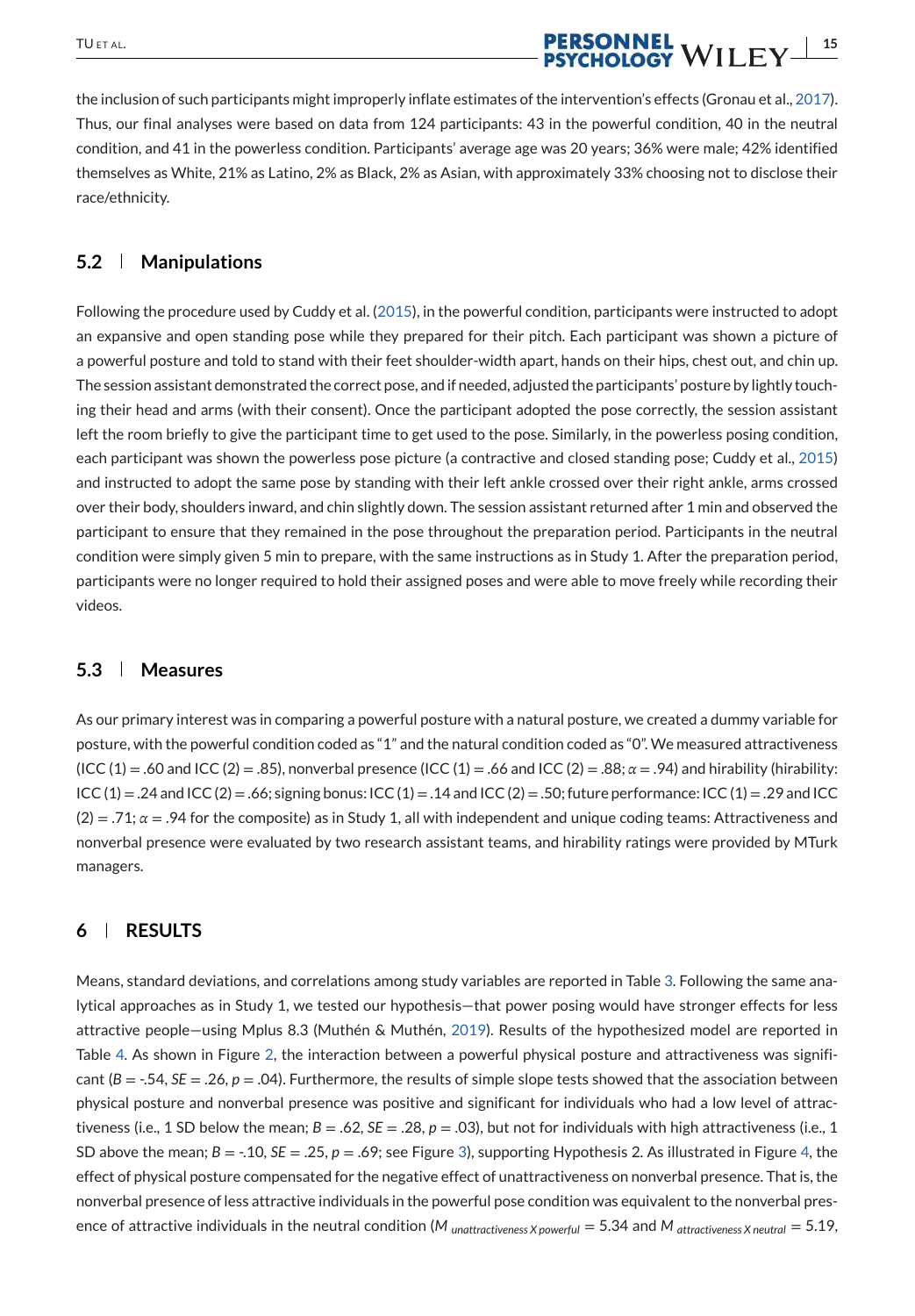# **16 | WILEY PERSONNEL** TUETAL.

|                |                                       | Mean   | <b>SD</b> | $\mathbf{1}$ | $\overline{2}$              | 3              | $\overline{4}$           | 5                        | 6              | $\overline{7}$                                 | 8       | 9                                | 10  | 11                       |
|----------------|---------------------------------------|--------|-----------|--------------|-----------------------------|----------------|--------------------------|--------------------------|----------------|------------------------------------------------|---------|----------------------------------|-----|--------------------------|
| 1 <sup>1</sup> | Gender                                | .66    | .48       | ٠            |                             |                |                          |                          |                |                                                |         |                                  |     |                          |
| 2 <sub>1</sub> | Word count                            | 381.40 | 127.80    | $-.11 -$     |                             |                |                          |                          |                |                                                |         |                                  |     |                          |
| 3.             | Rational persuasion                   | 2.70   | .63       | .06          | $.63***$ -                  |                |                          |                          |                |                                                |         |                                  |     |                          |
| 4.             | Professional attire                   | 1.86   | .54       | .00          | .13                         | .07            | $\overline{\phantom{a}}$ |                          |                |                                                |         |                                  |     |                          |
| 5.             | Working with others 2.33              |        | .53       | .01          |                             | $.58***$ .59** | .04                      | $\overline{\phantom{a}}$ |                |                                                |         |                                  |     |                          |
| 6.             | Self-management                       | 2.06   | .50       |              | $-.03$ $.41***$ $.37**$ .01 |                |                          | $.45***$ -               |                |                                                |         |                                  |     |                          |
| 7.             | Problem-solving                       | 1.70   | .50       | .01          |                             |                | $.44***$ .55** $-.06$    | $.43***$ $.45***$ -      |                |                                                |         |                                  |     |                          |
| 8.             | Leadership<br>experience              | 2.02   | .72       |              | $-.10$ $.34***$ $.50**$ 06  |                |                          |                          |                | $.49***$ .69 <sup>**</sup> .56 <sup>**</sup> - |         |                                  |     |                          |
|                | Focal variables in hypothesized model |        |           |              |                             |                |                          |                          |                |                                                |         |                                  |     |                          |
| 9.             | Attractiveness                        | 3.35   | .66       | .17          |                             |                | $-.03$ $-.04$ $-.04$ .04 |                          | $-.04$ .04     |                                                | .04     | $\sim$                           |     |                          |
| 10.            | Power Posing (vs.<br>Neutral)         | .52    | .50       | $-.03$       | .07                         | .12            | $-.03$ .13               |                          |                |                                                |         | $-.06$ $-.09$ $-.05$ $-.16$ $-.$ |     |                          |
| 11.            | Nonverbal Presence 5.12               |        | .89       | .07          |                             | $.55***$ .46** | .11                      |                          |                | $.50^{**}$ $.35^{**}$ $.33^{**}$               | $.26*$  | .04                              | .14 | $\overline{\phantom{a}}$ |
| 12.            | Hirability                            | .16    | .94       | .00          |                             | $.54***$ .54** | .15                      | $.42***$                 | $.54***$ .53** |                                                | $44***$ | .11                              | .01 | $.68***$                 |

#### TABLE 3 Means, standard deviations and intercorrelations among study 2 variables

*Note*.  $N = 83$  (Only Powerful and Neutral conditions are included). Gender was dummy coded (0 = male and 1 = female).  $*p$  < .05.  $*^{*}p$  < .01.

#### TABLE 4 Study 2 unstandardized estimates of the hypothesized model

|                                      |           | Nonverbal presence |         |        |           | <b>Hirability</b> |         |         |
|--------------------------------------|-----------|--------------------|---------|--------|-----------|-------------------|---------|---------|
|                                      | B         | <b>SE</b>          | 95% CI  |        | B         | <b>SE</b>         | 95% CI  |         |
|                                      |           |                    | LL      | UL     |           |                   | LL      | UL      |
| Intercept                            | $4.96***$ | .16                | 4.65    | 5.26   | $-3.50**$ | .38               | $-4.22$ | $-2.74$ |
| <b>Attractiveness</b>                | .35       | .20                | $-.04$  | .76    | .10       | .10               | $-.10$  | .30     |
| Powerful posture                     | .26       | .20                | $-.14$  | .65    | $-.14$    | .15               | $-.44$  | .16     |
| Attractiveness X<br>Powerful posture | $-.54*$   | .26                | $-1.05$ | $-.04$ |           |                   |         |         |
| Nonverbal presence                   |           |                    |         |        | $.73***$  | .08               | .57     | .88     |
| $R^2$                                | 6%        |                    |         |        | 48%       |                   |         |         |

*Note*. CI, confidence interval; LL, lower limit; UL, upper limit. \**p* < .05.

\*\**p* < .01.

respectively). As expected, an effective nonverbal presence was associated with higher hirability ratings (*B* = .73, *SE* =  $.08, p = .00$ ).

### **6.1 Supplemental analyses**

In Study 1, we found a stronger association between attractiveness and nonverbal presence for men than women. Therefore, we tested also for differences in the efficacy of our Study 2 intervention for men and women. The two-way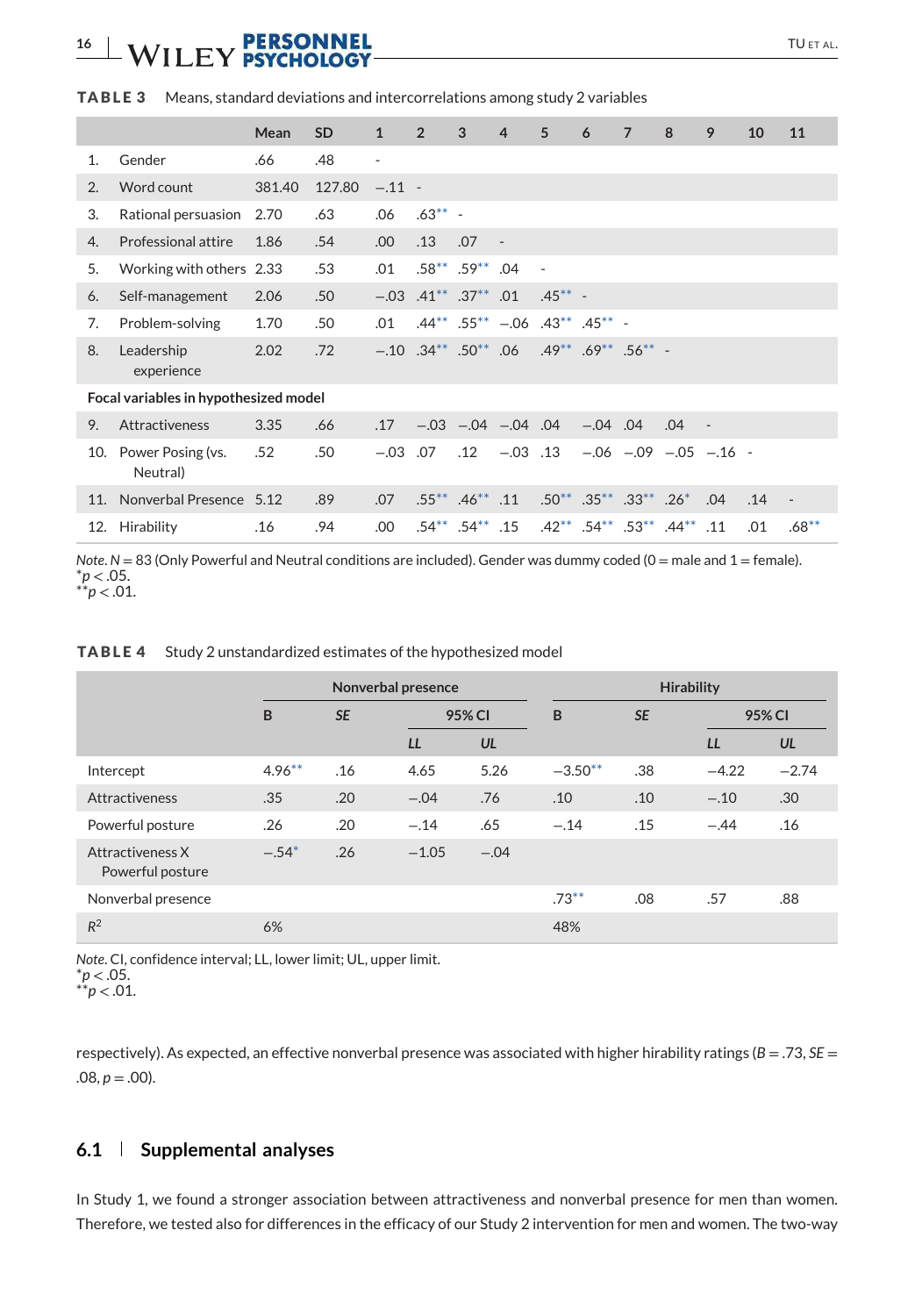# TUETAL. **IPERSONNEL**<br>**IPERSONNEL**<br>**PSYCHOLOGY** WILEY



FIGURE 2 Study 2 hypothesized model

*Note*. \**p* < .05. \*\**p* < .01. Coefficients are unstandardized and SEs are in parentheses.



FIGURE 3 Study 2 interactions between attractive and powerful posture predicting nonverbal presence

interactions were non-significant (attractiveness X powerful posture: *B* = -.80, *SE* = .68, *p* = .24, powerful posture X gender: *B* = -.58, *SE* = .49, *p* = .23; attractiveness X gender: *B* = -.48, *SE* = .63, *p* = .45). The three-way interaction (i.e., attractiveness X powerful posture X gender) was also not significant (*B* = .30, *SE* = .75, *p* = .69), suggesting that men and women benefitted equally from our power posture intervention.

We also tested whether our results held when controlling for content of the pitches. First, we focused on rational persuasion and word count, as they were found to partially mediate the association between attractiveness and hirability in Study 1.We added rational persuasion and word count as the mediators in the hypothesized model (attractiveness → three mediators: nonverbal presence, rational persuasion, and word count → hirability) and tested whether



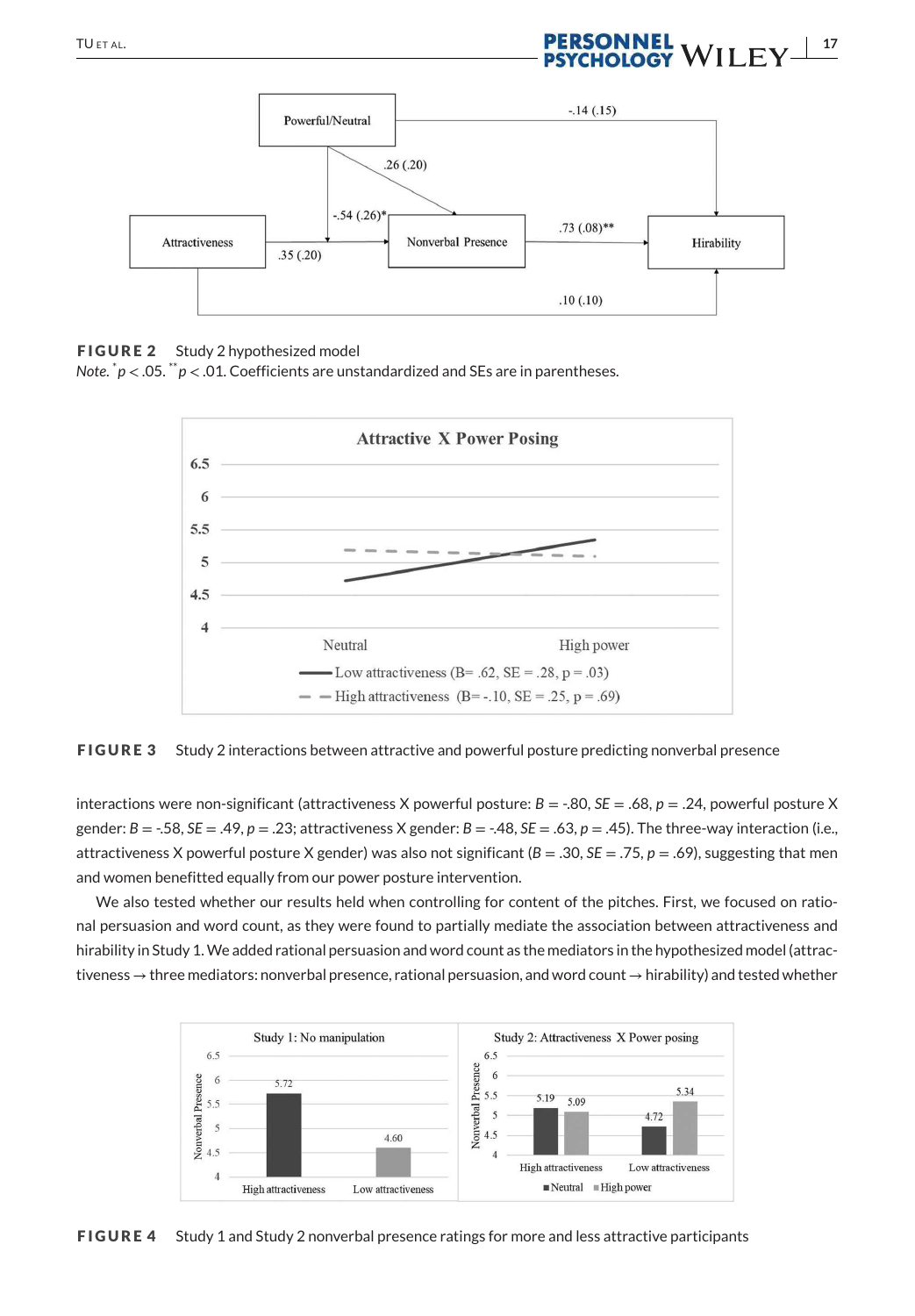powerful posture moderated their effects as well. The interaction terms (attractiveness X powerful posture) were not significant for rational persuasion (*B* = -.03, *SE* = .19, *p* = .86) or word count (*B* = -14.02, *SE* = 40.68, *p* = .73), providing no evidence that our posture intervention affected these aspects of verbal communication. More important, our hypothesized associations (Hypothesis 2) remained significant even when controlling for verbal content; the interaction between a powerful physical posture and attractiveness on nonverbal presence was significant (*B* = -.54, *SE* = .26,  $p = .04$ ). We also controlled for job-related content of the pitches with no change in hypothesized results (H2:  $B =$ -.73, *SE* = .27, *p* = .01) though some competencies were associated with nonverbal presence (working with other: *B* = .73, *SE* = .20, *p* = .00; problem-solving: *B* = .42, *SE* = .21, *p* = .05) and hirability (self-management: *B* = .51, *SE* = .23,  $p = .03$ ; problem-solving:  $B = .47$ ,  $SE = .15$ ,  $p = .00$ ). Finally, as in Study 1, we estimated a model that included all of the speech content-related controls simultaneously (job-related content, rational persuasion, and word volume) and found no change in our results (H2: *B* = -.62, *SE* = .27, *p* = .02).<sup>5</sup>

### **7 DISCUSSION**

The primary goal of our research was to examine whether the benefits of attractiveness in organizational evaluations primarily represent society's bias toward beauty, or whether attractive people excel in these situations partly because they are more effective communicators. This is an important question, as the capabilities that help attractive individuals get ahead in evaluation processes such as selection may very well be the same ones that enable them to excel in their work roles. Our results suggest that at least some of the effects commonly attributed to bias can be explained by performance-relevant behaviors. Specifically, we found that due to their higher sense of power and successful use of nonverbal cues, attractive individuals were perceived as exhibiting a more effective nonverbal presence, which increased managers' judgments of their hirability. Moreover, we demonstrated that it may be possible for less attractive job-seekers to level the playing field with an intervention designed to enhance their nonverbal presence.

### **7.1 Theoretical and practical implications**

Our study extends existing theory on biases in social judgment and decision making by answering challenges to distinguish sources of bias in the evaluation process from valid predictors (e.g., Swider et al., 2016). Initial impressionswhich encompass attractiveness and other salient physical characteristics, as well as verbal and nonverbal communication in the opening moments of an encounter—are a critical predictor of organizational outcomes such as hiring (Barrick et al., 2010), investment decisions (e.g., Parhankangas et al., 2015), and evaluation of sales effectiveness (e.g., Ambady et al., 2006). Although researchers often treat the content of these impressions as a contaminant that introduces confirmation bias and threatens decision-making validity (e.g., Levashina et al., 2014), some studies have shown that individuals are actually fairly accurate when they make judgments based on thin slices of data (e.g., Ambady et al., 2000; Kraus & Keltner, 2009). In the selection literature, there is growing recognition that the impressions evaluators glean through brief interactions capture meaningful aspects of interview performance (Swider et al., 2016). We contribute new insight to this line of research by highlighting the ways in which seemingly irrelevant aspects of initial impressions (like those formed during a short elevator pitch) may in fact be proxies for meaningful cues about an individual's ability or potential to perform well in the work role. More broadly, our findings shed additional light on possible sources of the "beauty premium" and of attractive individuals' greater career success.

In addition, this research contributes to the literature on bias in selection by showing that a brief intervention developed for broad use in the general population (power posing) may be especially beneficial for socially disadvantaged individuals, whose interview prospects are likely to be hindered rather than boosted by evaluators' initial impressions. A power posing intervention enabled less attractive individuals to achieve ratings of nonverbal presence that were equivalent to those earned by their more attractive counterparts, even though attractive individuals had the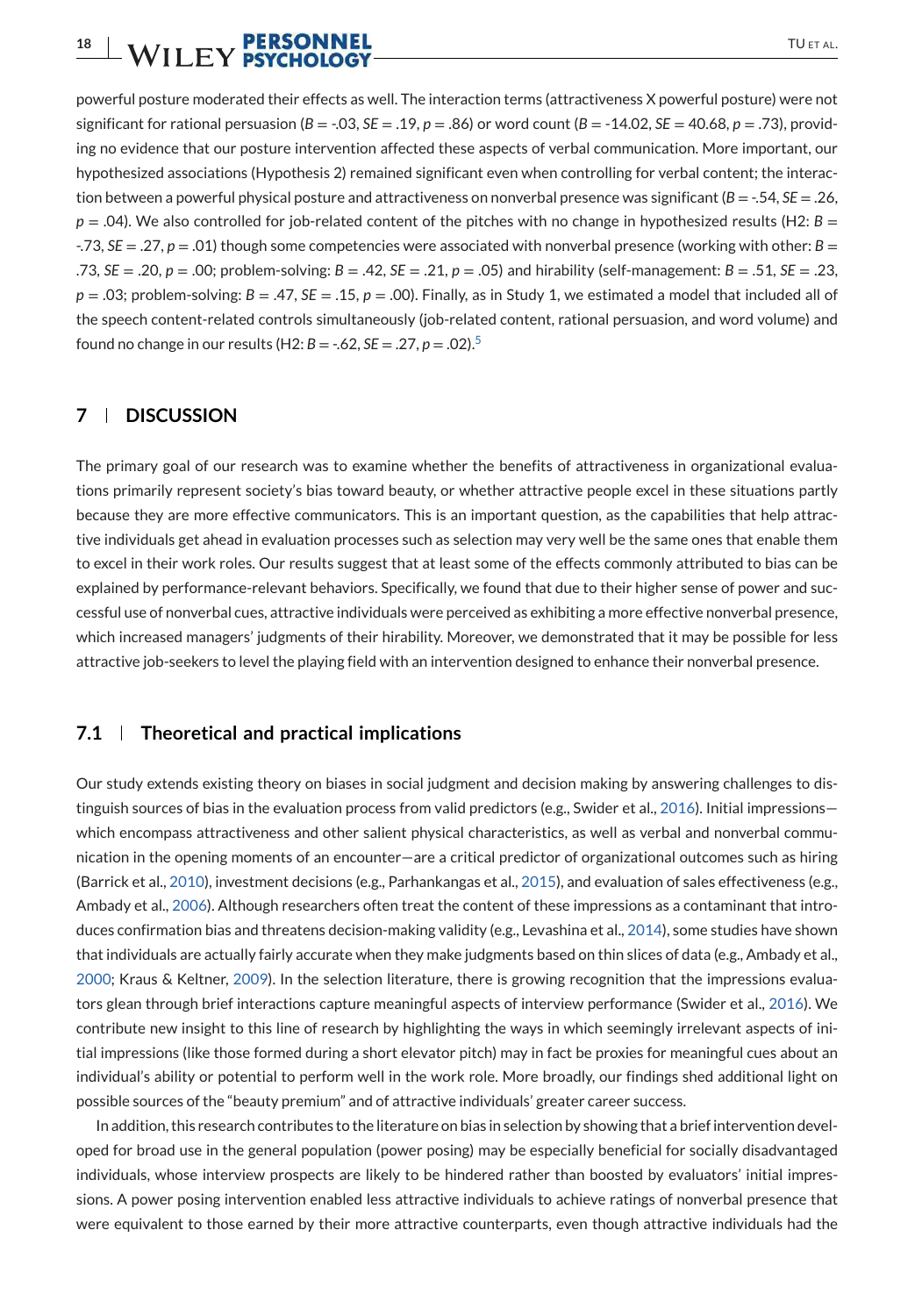# **TUETAL. PERSONNEL**<br>**PERSONNEL**<br>**PSYCHOLOGY** WILEY  $\frac{19}{2}$

benefit of a lifetime of positive socialization. To be clear, the recommendation implied by this study—that less attractive individuals should employ interventions that boost their feelings of power and confidence and change their nonverbal presence—is not an all-encompassing solution for bias. Indeed, it is problematic in that it places the burden of overcoming societal bias on marginalized individuals themselves (Kim et al., 2018). It is also not at all certain that such an intervention would be effective in the context of organizational decisions in which evaluators have more information about, and a preexisting work relationship with, targets (e.g., promotions). Nonetheless, our results suggest new and potentially empowering lines of inquiry on ways individuals with visible sources of social disadvantage can exercise agency in creating positive first impressions in social evaluation situations. There is evidence from the mental health literature that sense of power may counteract internalized stigma (Campellone et al., 2014; Corrigan & Calabrese, 2005), and a growing interest in power interventions in the management literature (Lammers et al., 2013), but little research that combines the two streams to explore how individuals who experience bias due to their appearances might make use of these interventions.

Our findings also offer new insight on the debate surrounding power posing research (e.g., Cesario et al., 2017). In Study 2, power posing enhanced nonverbal presence for individuals who were rated as low in physical attractiveness, but not their highly attractive counterparts. These results imply that one possible explanation for the mixed findings on the effects of power posing is that it may *not* be effective for everyone; rather, it may work best for individuals who commonly experience negative social reactions from others, or who lack confidence in interpersonal situations. Future research might examine whether other individual differences—particularly those that are salient to evaluators in an interview context—moderate the efficacy of this much-discussed intervention.

Finally, although our results provide evidence that attractive individuals' success in selection processes may not be solely due to direct instances of bias, it is clear from previous research that bias does play a role in the outcomes they receive (e.g., Busetta et al., 2013). Our study therefore raises the important question of how organizations should respond to attractiveness bias. Artificial intelligence has been proposed as a possible solution (Chamorro-Premuzic, 2013), and indeed, AI-based software such as HireVue is already being used to analyze and quantify the effectiveness of applicants' nonverbal behavior (among other cues) during video interviews. In theory, this approach could help to reduce bias, both by making it possible for companies to screen many more candidates than would be possible with traditional interviews (e.g., Holmes, 2019) and by enabling them to separate "signal" (applicants' nonverbal presence) from "noise" (attractiveness). In practice, however, it is not without potential pitfalls. AIs often have a deeply problematic tendency to replicate human biases (e.g., assigning higher attractiveness ratings to photos ofWhite women than to those of women of color; Levin, 2016), which firms must recognize and actively work to correct when using predictive analytics.

However, the fundamental question at hand may be even broader: Despite growing momentum behind concerns about attractiveness bias, its potential role as a Trojan horse in discriminating against legally protected classes such as older workers, and the rights of organizations to require "aesthetic labor" from their employees (Mahajan, 2007; Warhurst et al., 2009), society has not yet reached a consensus as whether such bias represents a problem to begin with. Commentators have argued that there are situations in which attractiveness itself—distinct from the interpersonal skills it facilitates—may be a valid job-relevant characteristic, whether directly (as in the case of cosmetics salespeople, who are expected to display an attractive appearance to demonstrate their products) or indirectly (as in the case of executives, whose attractiveness elicits more trust from others; Miller, 2011). No one study can provide a definitive answer to these questions, but we hope this research contributes to the larger conversation about how organizations can make just and accurate personnel decisions (e.g., Nault et al., 2020).

### **7.2 Limitations and future research**

Despite its strengths and contributions, our study is not without limitations. One is that our theory predicts that because having a strong nonverbal presence is beneficial in a broad variety of organizational contexts, it should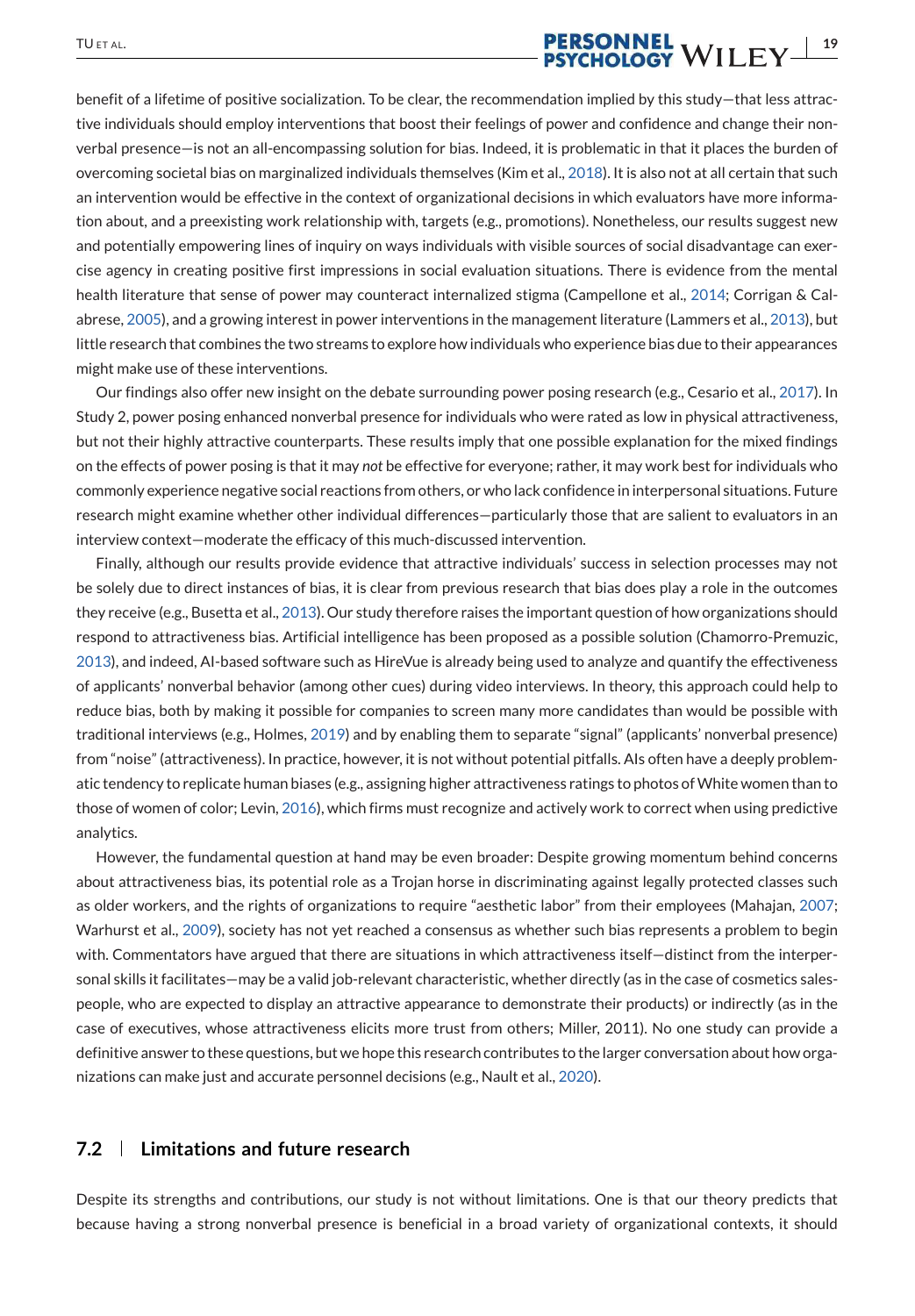# **20 | WILEY PERSONNEL** TUETAL.

contribute to attractive individuals' success in an equally broad range of work-related evaluations. As an initial test of this theory, our study focused on a simulated selection context, in which participants' pitches were the only source of information available for use in managers' judgments. Such zero-acquaintance evaluations are worth studying, given that they also occur in real-world settings (e.g., entrepreneurial pitch competitions; Kanze et al., 2018). However, other evaluations, such as decisions about pay and promotions, commonly involve longstanding relationships between managers and employees, and much more individuating information about candidates is available. Prior meta-analytic evidence makes clear that the effects of attractiveness persist even in these information-rich situations (Hosoda et al., 2003), but it is less clear that our powerful posture intervention could be used to offset them. Two related challenges for future research, then, are (a) to unpack the role played by nonverbal presence in information-rich organizational evaluations, and (b) to test a variety of interventions aimed at enhancing nonverbal presence in individuals who lack appearance advantages.

A related concern is that our study focuses on a self-presentational pitch. Similar pitches often take place in the initial minutes of a job interview (e.g., in response to a request to "tell me about yourself" or "tell me why you want this job"; SHRM, 2016a). However, in a selection interview, this pitch is typically followed by questions designed to collect more concrete information about the candidate's job-relevant qualifications. The question, then, is whether our findings would hold in an interview setting (particularly a structured one), or whether they uniquely occur in the context of a pitch in which evaluators have limited information about candidates' experience and competencies. Previous research offers some support for the former possibility. For example, Swider and coauthors (2016) asked interviewers to rate job candidates' competence after a few minutes of small talk and then again after 12 job-specific structured questions. They found that candidates who successfully made a positive impression during the small talk received higher scores overall than those who did not—even if they did equally well in the structured portion of the interview. This suggests that our findings on elevator pitches may generalize to two-way interviews, even structured ones. However, further research is needed to establish whether this is in fact the case.

Another methodological limitation is that our sample consisted of U.S. graduate and undergraduate students who recorded one-way videos. Although we argue that the combination of sample and method was theoretically appropriate, given that organizations are increasingly using similar selection methods among the same and similar student populations (Dietz, 2019; Harwell, 2019; Holmes, 2019; SHRM, 2016b; Zielinski, 2012), it nonetheless represents a limited view of the selection process. In particular, the students in our sample had relatively little work experience, making it more difficult to differentiate them based on their accomplishments. Furthermore, our participants' average age was 20–21 years old, which may raise concerns about range restriction and generalizability. Although prior literature supports the relationship between attractiveness and job-related outcomes in both student and professional samples of various age ranges (e.g., Hosoda et al., 2003; Judge et al., 2009; Scholz & Sicinski, 2015), replicating our specific findings with samples in other age groups could be an interesting direction for future research.

In addition, the use of unidirectional video both constrains the informational cues available to evaluators (Levashina et al., 2014) and eliminates the impact of interviewers' characteristics on interviewees' behaviors (Latu & Mast, 2016). On one hand, since video communication constrains viewable space and only presents two dimensions rather than three (Daft & Lengel, 1986; Fletcher & Major, 2006), the effects of attractiveness and nonverbal presence we observed in our study might become stronger in a face-to-face setting, given the increased richness of the cues. On the other hand, as noted above, our research design may have served to strengthen the effect of attractiveness on hirability judgments by limiting the information available to both managers and candidates. If either of these possibilities is true of our study, though, it may also be true of real-world "video interviews" and pitches. This highlights the need not only to replicate our findings in other contexts, but to further study the implications of the use of asynchronous videos in selection. This work is especially important in light of the COVID-19 pandemic, which has accelerated organizations' use of virtual selection methods (Maurer, 2020).

Another potential methodological limitation is that we recruited managers from Amazon MTurk to evaluate participants' pitches and provide ratings of hirability. Reports have shown that compared to average U.S. working adults, MTurkers are relatively young and tend to have lower levels of income (e.g., Hitlin, 2016; Ross et al., 2009),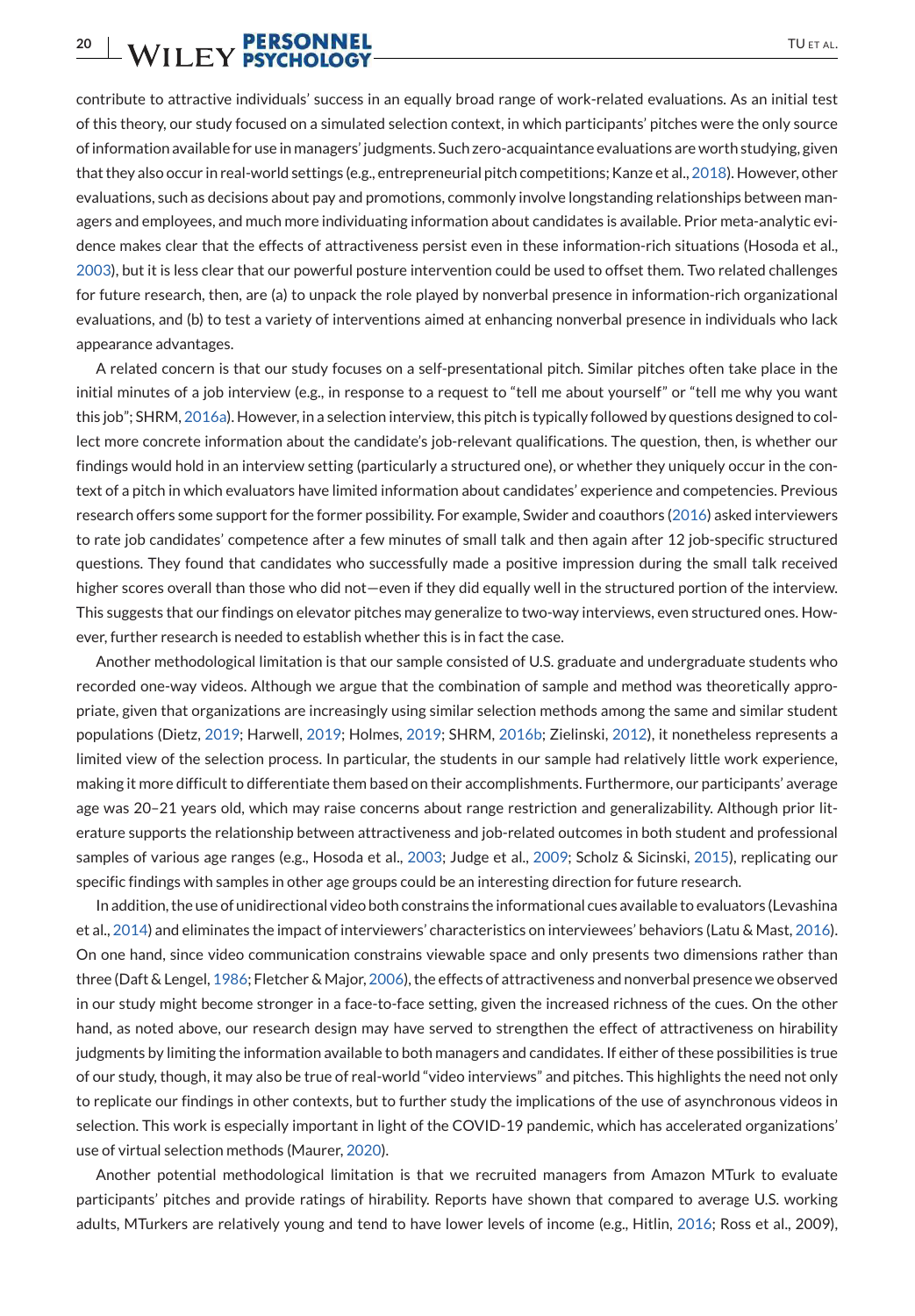# TUETAL. **PERSONNEL**<br>**PERSONNEL** WILEY  $\frac{|21|}{21}$

which suggests that the managers in our study may be concentrated in relatively low-paying fields (e.g., retail or fast food). Given evidence that the benefits of attractiveness occur in both student and professional contexts, across many different occupations (Hosoda et al., 2003), and among both experienced and inexperienced managers (Marlowe et al., 1996), this is unlikely to hinder the validity of our results. Moreover, given that our participants were college students, managers of entry-level jobs represent an appropriate choice as evaluators. However, future research could help to define possible boundary conditions of our findings by testing them in different industries and at different job levels. One fruitful possibility might be to contrast settings where nonverbal presence is more versus less job-relevant.

Lastly, more work remains to be done in accounting for the role of gender and race/ethnicity in the relationship between attractiveness and nonverbal presence in interviews. In the Study 1 supplemental analyses, we found that the gap in nonverbal presence between low- and high-attractiveness men was larger than that between low- and highattractiveness women (and that backlash against highly attractive women did not account for this). On average, the low-attractiveness men were rated as less attractive than the low-attractiveness women ( $M_{\text{Male}} = 3.20$ , SD<sub>Male</sub> = .72;  $M_{Female} = 3.43$ , SD<sub>Female</sub> = .72), so one possibility is that the lower attractiveness "floor" for men in our sample was associated with a larger gap in nonverbal presence. Another possibility is that evaluators may hold men to a higher standard for confident self-presentation, particularly in traditionally male-typed jobs such as management (Guillén et al., 2017), and that this may have led to especially low assessments of nonverbal presence for men who failed to project the expected level of self-assurance. The Study 2 results showed that the power intervention benefited lowattractiveness men and women equally; taken together with the Study 1 findings, this suggests that less attractive men might be especially in need of support to improve their nonverbal presence. However, this is somewhat surprising in light of prior evidence that women engage in fewer power displays than men during interviews (e.g., Dovidio et al., 1988), which suggests that they might be expected to reap larger benefits from adopting a powerful nonverbal presence.

Our finding that participants' race/ethnicity neither moderated the effect of attractiveness on sense of power or nonverbal presence, nor had a direct effect on ratings of nonverbal presence, was similarly counterintuitive given the evidence that observers evaluate nonverbal behaviors differently depending on the actor's race (Katsumi et al., 2017). One possible explanation is that the number of Asian, Black, and Latino participants in our sample was relatively low, making it difficult to find effects based on group membership. Clearly, there is much yet to be learned about how attractiveness, race, ethnicity and gender affect nonverbal presence and displays of power.

### **8 CONCLUSION**

Considered as a whole, our research demonstrates that direct bias does not fully account for attractive individuals' success in work settings, as we observed significant differences in both sense of power and self-presentation of individuals who were high and low in attractiveness. Moreover, when less attractive individuals engaged in a powerful posture intervention, their nonverbal presence rose to the level of their highly attractive counterparts. Thus, our study provides a nuanced explanation for the associations between physical attractiveness and career success, as well as a potential remedy for individuals who lack the advantages of attractiveness.

#### **ACKNOWLEDGMENTS**

We thank Craig Petrus, the University of Florida Business Career Services Office, and research assistants in the Leadership Lab for their contributions to this research.

#### **DATA AVAILABILITY STATEMENT**

Due to IRB restrictions, the data are not publicly available. The data that support the findings of this study are available from the first author upon reasonable request.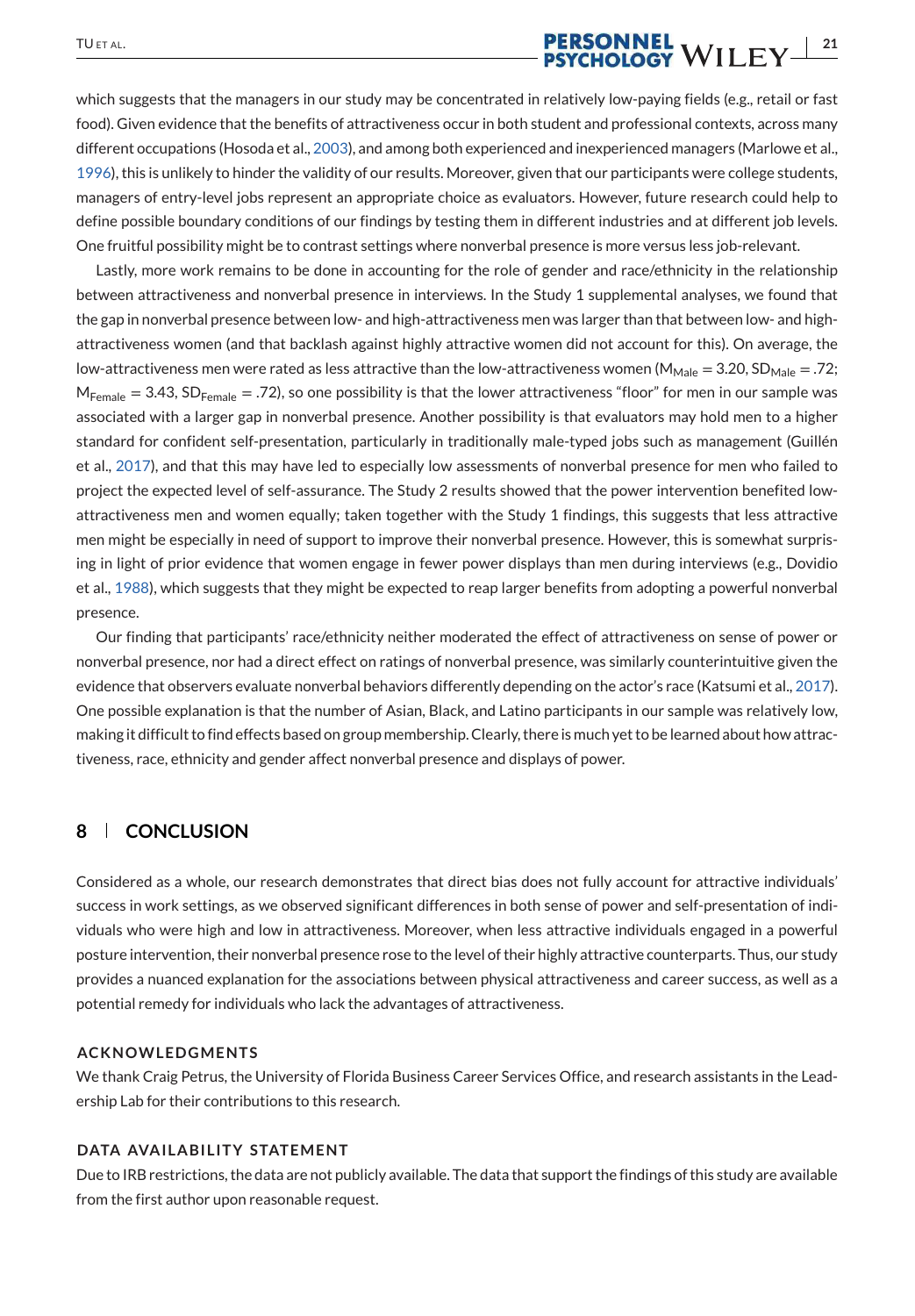# **22** WILEY PERSONNEL TUETAL.

#### **ORCID**

*Min-Hsuan Tu* https://orcid.org/0000-0003-2034-3812 *Elisabeth K. Gilbert* https://orcid.org/0000-0003-2436-520X

#### **ENDNOTES**

- <sup>1</sup> Because these recordings do not involve two-way, real-time interaction between the candidate and evaluator[s], they do not represent true interviews as they are typically conceptualized in the research literature. However, we use the term "video interview" because it is a term widely used by practitioners to describe pre-recorded video pitches like the ones in our study.
- $2$  Based on a reviewer's suggestion, we conducted a post hoc validity study, to verify that hiring managers and undergraduate students rate nonverbal presence similarly. We randomly selected 50 videos and recruited 12 Amazon MTurk workers with managerial and hiring experience. Each worker rated the nonverbal presence of 25 participants and was paid \$20. Each of the 50 randomly selected videos were rated by six MTurk workers in unique randomized orders. To ensure that MTurk workers were honest about their information, we took several steps: First, we did not tell the participants the qualifications for the study: second, along with the screening questions on managerial and hiring experience, we included different types of questions such as demographics (e.g., gender and age), educational background, and work experience, so it was not clear to the participants what we were actually looking for. Intraclass correlations support the aggregation of these ratings to a single score for each participant (ICC(1) = .72; ICC(2) = .94). Moreover, the ratings provided by managers with hiring experience were highly correlated with those provided by undergraduate students  $(r = .94, p = .00)$ , supporting the validity of our original measurement of nonverbal presence.
- 3 In an effort to replicate previous studies, and in the context of ongoing debate about the power posing paradigm, we included a powerless pose condition as well, for supplemental analysis. Considering only powerful and powerless posing conditions, we found that physical posture had a positive indirect effect on hirability via nonverbal presence (indirect effect = .27, 95%  $CI = [0.02, 0.52]$ , replicating Cuddy et al.'s (2015, p. 1292) results. We further tested the same mediation model (physical posture  $\rightarrow$  nonverbal presence  $\rightarrow$  hirability) using all three conditions (powerless = -1, neutral = 0, and powerful condition  $= 1$ ) and again replicated the results (indirect effect  $= .14, 95\%$  CI  $=$  [.01, .26]).
- <sup>4</sup> Following theprocedure used by Cuddy et al. (2015), after the manipulation, participants were told that they could stand however they like when they recorded their pitches. Although standing is rare in interviews and may have artificially focused participants' attention on their poses, it is quite common for individuals to stand during other forms of self-presentation, such as those in entrepreneurial funding pitches. Moreover, because all but two participants in both conditions were standing, any effect of standing vs. sitting (which we could not test because only two people sat) would be distributed equally across conditions.
- <sup>5</sup> Based on a reviewer's suggestion, we also controlled for participants' attire. We recruited a team of five undergraduate research assistants to rate participants' attire: 1 = *Very casual*, 2 = *Casual*, 3 = *Business casual*, 4 = *Business professional*, and 5 = *Business formal*. We provided detailed definitions of each category (e.g., "Business formal: The most conservative style of professional attire. Traditionally involves a black, gray, or navy suit, worn over a button-down dress shirt in a solid color (often white or light blue). Men wear ties in a solid color or subtle pattern; women wear minimal jewelry."); see BARS questions in online supplement. Hypothesized results for both studies remained unchanged when we specified effects of attire on both nonverbal presence and hirability.

#### **REFERENCES**

- Ambady, N., Bernieri, F. J., & Richeson, J. A. (2000). Toward a histology of social behavior: Judgmental accuracy from thin slices of the behavioral stream. *Advances in Experimental Social Psychology*, *32*, 201–271. https://doi.org/10.1016/ S0065-2601(00)80006-4
- Ambady, N., Krabbenhoft, M. A., & Hogan, D. (2006). The 30-sec sale: Using thin-slice judgments to evaluate sales effectiveness. *Journal of Consumer Psychology*, *16*(1), 4–13. https://doi.org/10.1207/s15327663jcp1601\_2
- Ambady, N., & Weisbuch, M. (2010). Nonverbal behavior. In S. T. Fiske, D. T. Gilbert, & G. Lindzey (Eds.), *Handbook of social psychology* (5th ed., Vol. *1*, pp. 464–497). Wiley.
- Akechi, H., Senju, A., Uibo, H., Kikuchi, Y., Hasegawa, T., & Hietanen, J. K. (2013). Attention to eye contact in the West and East: Autonomic responses and evaluative ratings. *PloS One*, *8*(3), e59312. https://doi.org/10.1371/journal.pone.0059312
- Anderson, N., & Shackleton, V. (1990). Decision making in the graduate selection interview: A field study. *Journal of Occupational Psychology*, *63*(1), 63–76. https://doi.org/10.1111/j.2044-8325.1990.tb00510.x
- Anderson, C., John, O. P., & Keltner, D. (2012). The personal sense of power. *Journal of Personality*, *80*(2), 313–344. https://doi. org/10.1111/j.1467-6494.2011.00734.x
- Anderson, C., John, O. P., Keltner, D., & Kring, A. M. (2001).Who attains social status? Effects of personality and physical attractiveness in social groups. *Journal of Personality and Social Psychology*, *81*(1), 116–132. https://doi.org/10.1037/0022-3514. 81.1.116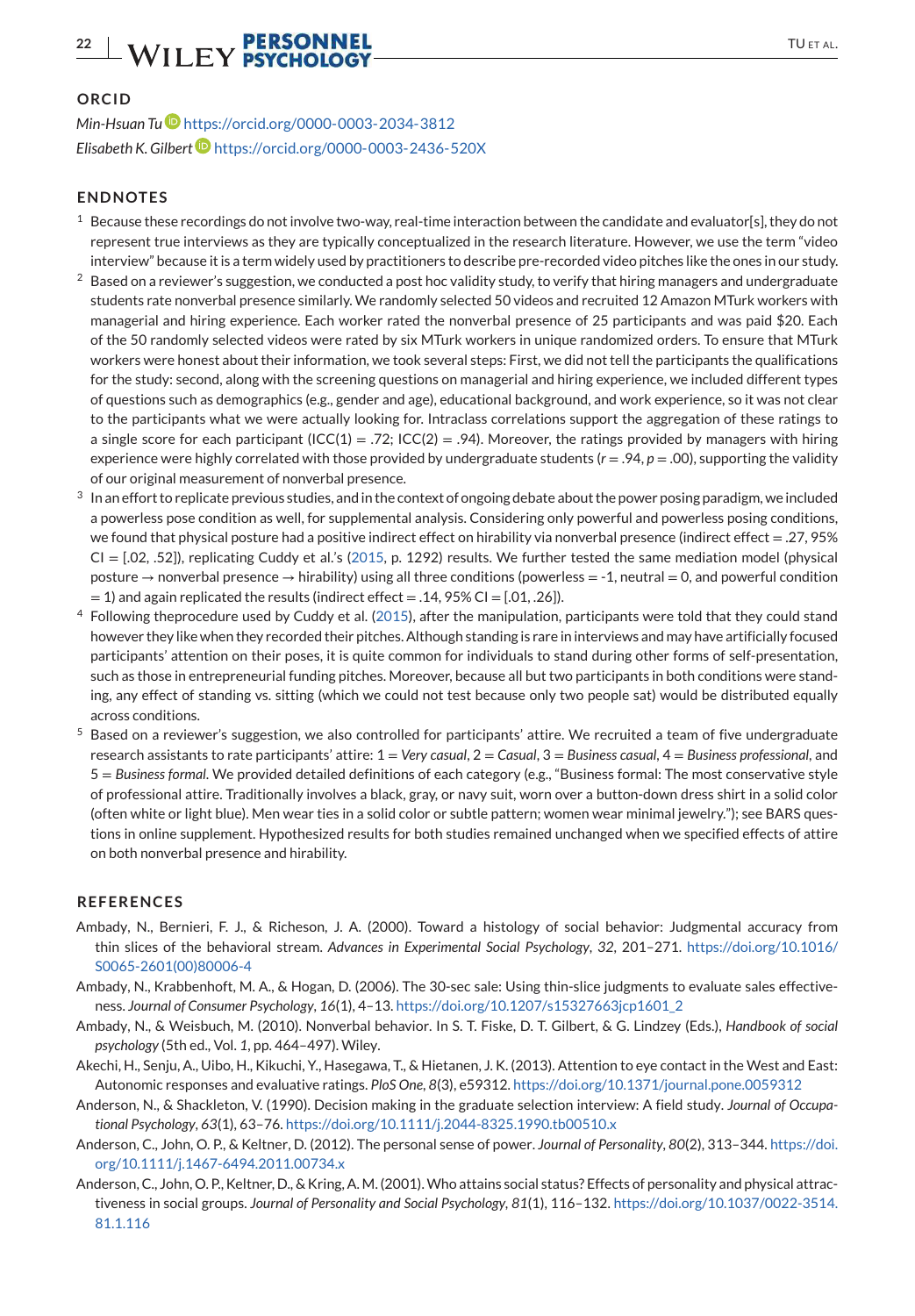

- Andreoletti, C., Zebrowitz, L. A., & Lachman, M. E. (2001). Physical appearance and control beliefs in young, middle-aged, and older adults. *Personality and Social Psychology Bulletin*, *27*(8), 969–981. https://doi.org/10.1177/0146167201278005
- Arvey, R. D., & Campion, J. E. (1982). The employment interview: A summary and review of recent research. *Personnel Psychology*, *35*(2), 281–322. https://doi.org/10.1111/j.1744-6570.1982.tb02197.x
- Barrick, M. R., Shaffer, J. A., & DeGrassi, S. W. (2009). What you see may not be what you get: Relationships among selfpresentation tactics and ratings of interview and job performance. *Journal of Applied Psychology*, *94*(6), 1394–1411. https: //doi.org/10.1037/a0016532
- Barrick, M. R., Swider, B. W., & Stewart, G. L. (2010). Initial evaluations in the interview: Relationships with subsequent interviewer evaluations and employment offers. *Journal of Applied Psychology*, *95*(6), 1163–1172. https://doi.org/10.1037/ a0019918
- Berger, J., Cohen, B. P., & Zelditch Jr,M. (1972). Status characteristics and social interaction.*American Sociological Review*, *37*(3), 241–255. https://doi.org/10.2307/2093465
- Blau, P. M. (1964). *Power and exchange in social life*. John Wiley.
- Bonaccio, S., O'Reilly, J., O'Sullivan, S. L., & Chiocchio, F. (2016). Nonverbal behavior and communication in the workplace: A review and an agenda for research. *Journal of Management*, *42*(5), 1044–1074. https://doi.org/10.1177/ 0149206315621146
- Bono, J. E., Braddy, P. W., Liu, Y., Gilbert, E. K., Fleenor, J. W., Quast, L. N., & Center, B. A. (2017). Dropped on the way to the top: Gender and managerial derailment. *Personnel Psychology*, *70*(4), 729–768. https://doi.org/10.1111/peps.12184
- Borghi, A. M., & Cimatti, F. (2010). Embodied cognition and beyond: Acting and sensing the body.*Neuropsychologia*, *48*(3), 763– 773. https://doi.org/10.1016/j.neuropsychologia.2009.10.029
- Borland, J., & Leigh, A. (2014). Unpacking the beauty premium:What channels does it operate through, and has it changed over time? *Economic Record*, *90*(288), 17–32. https://doi.org/10.1111/1475-4932.12091
- Burgoon, J. K., & Le Poire, B. A. (1999). Nonverbal cues and interpersonal judgments: Participant and observer perceptions of intimacy, dominance, composure, and formality. *Communications Monographs*, *66*(2), 105–124. https://doi.org/10.1080/ 03637759909376467
- Busetta, G., Fiorillo, F., & Visalli, E. (2013). Searching for a job is a beauty contest. Retrieved from https://mpra.ub. uni-muenchen.de/49392/2/
- Brooks, A. W., Huang, L., Kearney, S. W., & Murray, F. E. (2014). Investors prefer entrepreneurial ventures pitched by attractive men. *Proceedings of the National Academy of Sciences*, *111*(12), 4427–4431. https://doi.org/10.1073/pnas.1321202111
- Campellone, T. R., Caponigro, J.M., & Kring, A.M. (2014). The power to resist: The relationship between power, stigma, and negative symptoms in schizophrenia. *Psychiatry Research*, *215*(2), 280–285. https://doi.org/10.1016/j.psychres.2013.11.020
- Carney, D. R., Cuddy, A. J., & Yap, A. J. (2010). Power posing: Brief nonverbal displays affect neuroendocrine levels and risk tolerance. *Psychological Science*, *21*(10), 1363–1368. https://doi.org/10.1177/0956797610383437
- Carney, D. R., Cuddy, A. J. C., & Yap, A. J. (2015). Review and summary of research on the embodied effects of expansive (vs. contractive) nonverbal displays. *Psychological Science*, *26*, 657–663. https://doi.org/10.1177/0956797614566855
- Carney, D. R., Hall, J. A., & LeBeau, L. S. (2005). Beliefs about the nonverbal expression of social power. *Journal of Nonverbal Behavior*, *29*(2), 105–123. https://doi.org/10.1007/s10919-005-2743-z
- Cesario, J., Jonas, K. J., & Carney, D. R. (2017). CRSP special issue on power poses: What was the point and what did we learn? *Comprehensive Results in Social Psychology*, *2*, 1–5. https://doi.org/10.1080/23743603.2017.1309876
- Chamorro-Premuzic, T. (2013). Why do so many incompetent men become leaders? *Harvard Business Review*. Retrieved from https://hbr.org/2013/08/why-do-so-many-incompetent-men.
- Chen, X. P., Yao, X., & Kotha, S. (2009). Entrepreneur passion and preparedness in business plan presentations: a persuasion analysis of venture capitalists' funding decisions. *Academy of Management Journal*, *52*(1), 199–214. https://doi.org/10.5465/ amj.2009.36462018
- Coetzee, V., Greeff, J. M., Stephen, I. D., & Perrett, D. I. (2014). Cross-cultural agreement in facial attractiveness preferences: The role of ethnicity and gender. *PloS one*, *9*(7), e99629. https://doi.org/10.1371/journal.pone.0099629
- Collamer, N. (2013). The perfect elevator pitch to land a job. *Forbes*. https://www.forbes.com/sites/nextavenue/2013/02/04/ the-perfect-elevator-pitch-to-land-a-job/#323c2baa1b1d
- Corrigan, P. W., & Calabrese, J. D. (2005). Strategies for assessing and diminishing self-stigma. In P. W. Corrigan (Ed.), *On the stigma of mental illness: Practical strategies for research and social change* (pp. 239–256). American Psychological Association.
- Corporate Recruiters Survey. (2018). The knowledge, skills, and abilities companies expect from business school graduates. Retrieved from https://www.gmac.com/<sup>∼</sup>/media/Files/gmac/Research/employment-outlook/ksa-report\_ corporate-recruiters-survey-2018.pdf
- Credé, M. (2019). A negative effect of a contractive pose is not evidence for the positive effect of an expansive pose: Comment on Cuddy, Schultz, and Fosse (2018). *Meta-Psychology*, *3*, 1–5. https://doi.org/10.15626/MP.2019.1723
- Cuddy, A. (2012). Amy Cuddy: Your body language shapes who you are [Video file]. Retrieved from http://www.ted.com/talks/ amy\_cuddy\_your\_body\_language\_shapes\_who\_you\_are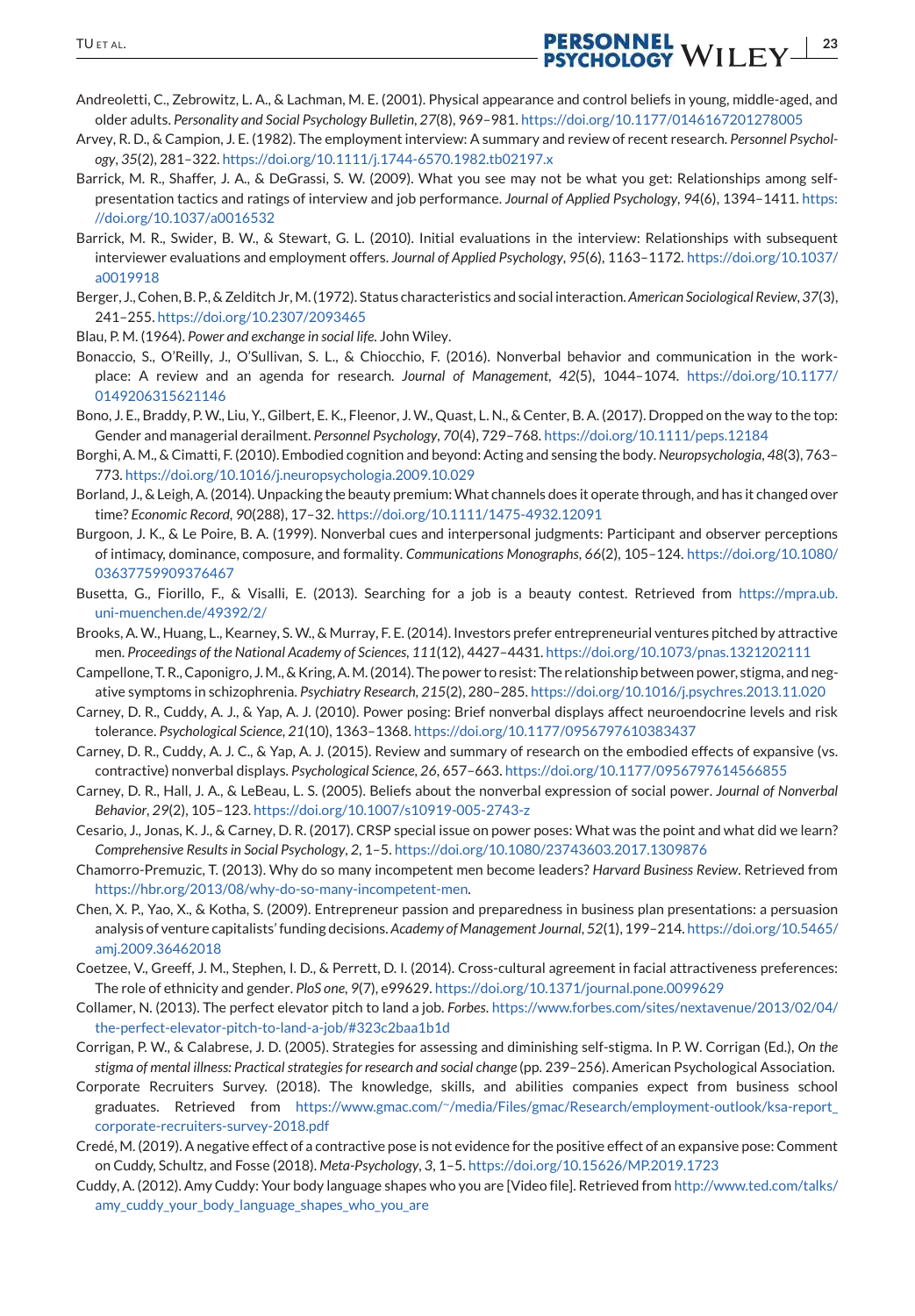# **24** WILEY PERSONNEL TUETAL.

- Cuddy, A. J., Schultz, S. J., & Fosse, N. E. (2018). P-curving a more comprehensive body of research on postural feedback reveals clear evidential value for power-posing effects: reply to Simmons and Simonsohn (2017). *Psychological Science*, *29*(4), 656– 666. https://doi.org/10.1177/0956797617746749
- Cuddy, A. J., Wilmuth, C. A., Yap, A. J., & Carney, D. R. (2015). Preparatory power posing affects nonverbal presence and job interview performance. *Journal of Applied Psychology*, *100*(4), 1286–1295. https://doi.org/10.1037/a0038543
- Daft, R. L., & Lengel, R. H. (1986). Organizational information requirements, media richness and structural design. *Management Science*, *32*(5), 554–571. https://doi.org/10.1287/mnsc.32.5.554
- Darioly, A., & Mast, M. S. 2013. The role of nonverbal behavior in leadership: An integrative review. In R. E. Riggio & S. J. Tan (Eds.), *Leader interpersonal and influence skills: The soft skills of leadership* (pp. 73–100). Routledge.
- DeGroot, T., & Motowidlo, S. J. (1999). Why visual and vocal interview cues can affect interviewers' judgments and predict job performance. *Journal of Applied Psychology*, *84*(6), 986–993. https://doi.org/10.1037/0021-9010.84.6.986
- DePaulo, B. M. (1992). Nonverbal behavior and self-presentation. *Psychological Bulletin*, *111*(2), 203–243. https://doi.org/10. 1037/0033-2909.111.2.203
- Dietz, G. E. (2019). Viewpoint: Consider the benefits of using video interviews as a hiring tool. *SHRM*. Retrieved from https://www.shrm.org/resourcesandtools/legal-and-compliance/employment-law/pages/benefits-of-using-videointerviews-as-a-hiring-tool.aspx
- Dion, K., Berscheid, E., & Walster, E. (1972). What is beautiful is good. *Journal of personality and Social Psychology*, *24*(3), 285– 290. https://doi.org/10.1037/h0033731
- Dipboye, R. L., Arvey, R. D., & Terpstra, D. E. (1977). Sex and physical attractiveness of raters and applicants as determinants of resume evaluations. *Journal of Applied Psychology*, *62*(3), 288–294. https://doi.org/10.1037/0021-9010.62.3.288
- Dossinger, K., Wanberg, C. R., Choi, Y., & Leslie, L. M. (2019). The beauty premium: The role of organizational sponsorship in the relationship between physical attractiveness and early career salaries. *Journal of Vocational Behavior*, *112*, 109–121. https://doi.org/10.1016/j.jvb.2019.01.007
- Dovidio, J. F., Brown, C. E., Heltman, K., Ellyson, S. L., & Keating, C. F. (1988). Power displays between women and men in discussions of gender-linked tasks: A multichannel study. *Journal of personality and Social Psychology*, *55*(4), 580–587.
- Duncan, S., Jr. (1969). Nonverbal communication. *Psychological Bulletin*, *72*(2), 118–137. https://doi.org/10.1037/h0027795
- Feingold, A. (1990). Gender differences in effects of physical attractiveness on romantic attraction: A comparison across five research paradigms. *Journal of Personality and Social Psychology*, *59*(5), 981–993. https://doi.org/10.1037/0022-3514.59.5. 981
- Feingold, A. (1992). Gender differences in mate selection preferences: A test of the parental investment model. *Psychological Bulletin*, *112*(1), 125–139. https://doi.org/10.1037/0033-2909.112.1.125.
- Fletcher, T. D., & Major, D. A. (2006). The effects of communication modality on performance and self-ratings of teamwork components. *Journal of Computer-Mediated Communication*, *11*(2), 557–576. https://doi.org/10.1111/j.1083-6101.2006. 00027.x
- Frevert, T. K., & Walker, L. S. (2014). Physical attractiveness and social status. *Sociology Compass*, *8*(3), 313–323. https://doi. org/10.1111/soc4.12132
- Funder, D. C., & Colvin, C. R. (1991). Explorations in behavioral consistency: properties of persons, situations, and behaviors. *Journal of Personality and Social Psychology*, *60*(5), 773–794. https://doi.org/10.1037/0022-3514.60.5.773
- Gilmore, D. C., & Ferris, G. R. (1989). The effects of applicant impression management tactics on interviewer judgments. *Journal of Management*, *15*(4), 557–564. https://doi.org/10.1177/014920638901500405
- Goldman, W., & Lewis, P. (1977). Beautiful is good: Evidence that the physically attractive are more socially skillful. *Journal of Experimental Social Psychology*, *13*(2), 125–130. https://doi.org/10.1016/S0022-1031(77)80005-X
- Grandey, A. A., Fisk, G. M., Mattila, A. S., Jansen, K. J., & Sideman, L. A. (2005). Is "service with a smile" enough? Authenticity of positive displays during service encounters. *Organizational Behavior and Human Decision Processes*, *96*(1), 38–55. https: //doi.org/10.1016/j.obhdp.2004.08.002
- Griffin, A. M., & Langlois, J. H. (2006). Stereotype directionality and attractiveness stereotyping: Is beauty good or is ugly bad? *Social Cognition*, *24*(2), 187–206. https://doi.org/10.1521/soco.2006.24.2.187
- Gronau, Q. F., Van Erp, S., Heck, D. W., Cesario, J., Jonas, K. J., & Wagenmakers, E. J. (2017). A Bayesian model-averaged metaanalysis of the power pose effect with informed and default priors: The case of felt power. *Comprehensive Results in Social Psychology*, *2*(1), 123–138. https://doi.org/10.1080/23743603.2017.1326760
- Guillén, L., Mayo, M., & Karelaia, N. (2017). Appearing self-confident and getting credit for it: Why it may be easier for men than women to gain influence at work. *Human Resource Management*, *57*(4), 839–854. https://doi.org/10.1002/hrm.21857
- Halford, J. T., & Hsu, H. C. (2014). Beauty is wealth: CEO appearance and shareholder value. Retrieved from https://ssrn.com/ abstract=2357756 or https://doi.org/10.2139/ssrn.2357756
- Hall, J. A., Coats, E. J., & LeBeau, L. S. (2005). Nonverbal behavior and the vertical dimension of social relations: a meta-analysis. *Psychological Bulletin*, *131*(6), 898–924. https://doi.org/10.1037/0033-2909.131.6.898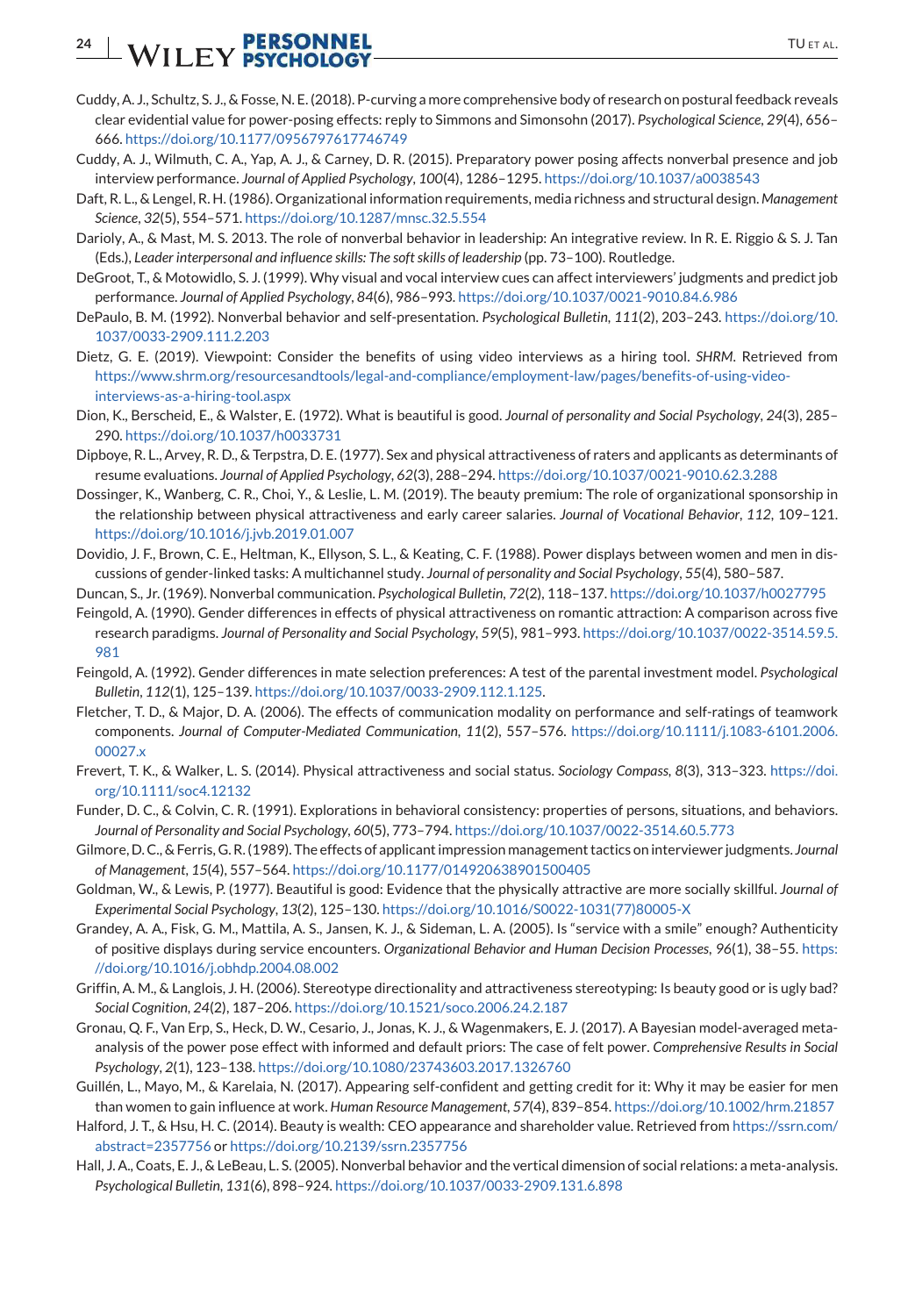

- Harris, M. M. (1989). Reconsidering the employment interview: A review of recent literature and suggestions for future research. *Personnel Psychology*, *42*(4), 691–726. https://doi.org/10.1111/j.1744-6570.1989.tb00673.x
- Harwell, D. (2019). A face-scanning algorithm increasingly decides whether you deserve the job. *The Washington Post*. Retrieved from https://www.washingtonpost.com/technology/2019/10/22/ai-hiring-face-scanningalgorithm-increasingly-decides-whether-you-deserve-job/
- Higgins, C. A., Judge, T. A., & Ferris, G. R. 2003. Influence tactics and work outcomes: A meta-analysis. *Journal of Organizational Behavior*, *24*, 89–106. https://doi.org/10.1002/job.181
- Hitlin, P. (2016). Turkers in this canvassing: Young, well-educated and frequent users. Retrieved from http://www.pewinternet. org/2016/07/11/turkers-in-this-canvassing-young-well-educated-and-frequent-users/
- HireVue (2014a). How to Take a Hirevue Interview. Retrieved from https://www.hirevue.com/blog/how-totake-a-hirevue-interview
- HireVue (2014b). Five of the Most Common Interview Questions and How to Answer Them. Retrieved from https://www. hirevue.com/blog/five-of-the-most-common-interview-questions-and-how-to-answer-them
- Holmes, D. E. (2019). Expanding the pool. Harvard Business Review. Retrieved from https://hbr.org/2019/05/recruiting
- Hosoda, M., Stone-Romero, E. F., & Coats, G. (2003). The effects of physical attractiveness on job-related outcomes: A meta-analysis of experimental studies. *Personnel Psychology*, *56*(2), 431–462. https://doi.org/10.1111/j.1744-6570.2003. tb00157.x
- Imada, A. S., & Hakel, M. D. (1977). Influence of nonverbal communication and rater proximity on impressions and decisions in simulated employment interviews. *Journal of Applied Psychology*, *62*(3), 295–300. https://doi.org/10.1037/0021-9010.62. 3.295
- Judge, T. A., Hurst, C., & Simon, L. S. (2009). Does it pay to be smart, attractive, or confident (or all three)? Relationships among general mental ability, physical attractiveness, core self-evaluations, and income. *Journal of Applied Psychology*, *94*(3), 742– 755.
- Kalick, S. M. (1988). Physical attractiveness as a status cue. *Journal of Experimental Social Psychology*, *24*(6), 469–489. https: //doi.org/10.1016/0022-1031(88)90047-9
- Kacewicz, E., Pennebaker, J. W., Davis, M., Jeon, M., & Graesser, A. C. (2014). Pronoun use reflects standings in social hierarchies. *Journal of Language and Social Psychology*, *33*(2), 125–143. https://doi.org/10.1177/0261927x13502654
- Kanze, D., Huang, L., Conley, M. A., & Higgins, E. T. (2018). We ask men to win and women not to lose: Closing the gender gap in startup funding. *Academy of Management Journal*, *61*(2), 586–614. https://doi.org/10.5465/amj.2016.1215
- Katsumi, Y., Kim, S., Sung, K., Dolcos, F., & Dolcos, S. (2017).When nonverbal greetings "make it or break it": the role of ethnicity and gender in the effect of handshake on social appraisals. *Journal of Nonverbal Behavior*, *41*(4), 345–365. https://doi.org/ 10.1007/s10919-017-0257-0
- Keltner, D., Gruenfeld, D. H., & Anderson, C. (2003). Power, approach, and inhibition. *Psychological Review*, *110*(2), 265–284. https://doi.org/10.1037/0033-295X.110.2.265
- Keltner, D., Van Kleef, G. A., Chen, S., & Kraus, M. W. (2008). A reciprocal influence model of social power: Emerging principles and lines of inquiry. *Advances in Experimental Social Psychology*, *40*, 151–192. https://doi.org/10.1016/S0065-2601(07) 00003-2
- Kim, J. Y., Fitzsimons, G. M., & Kay, A. C. (2018). Lean in messages increase attributions of women's responsibility for gender inequality. *Journal of Personality and Social Psychology*, *115*(6), 974–1001. https://doi.org/10.1037/pspa0000129
- Kleck, R. E., & Nuessle,W. (1968). Congruence between the indicative and communicative functions of eye contact in interpersonal relations. *British Journal of Social and Clinical Psychology*, *7*(4), 241–246. https://doi.org/10.1111/j.2044-8260.1968. tb00565.x
- Kraus, M. W., & Keltner, D. (2009). Signs of socioeconomic status: A thin-slicing approach. *Psychological Science*, *20*(1), 99–106. https://doi.org/10.1111/j.1467-9280.2008.02251.x
- Krys, K., Vauclair, C. M., Capaldi, C. A., Lun, V. M. C., Bond, M. H., Domínguez-Espinosa, A., Torres, C., Lipp, O. V., Manickam, L. S. S., Xing, C., Antalíková, R., Pavlopoulos, V., Teyssier, J., Hur, T., Hansen, K., Szarota, P., Ahmed, R. A., Burtceva, E., Chkhaidze, A.,... Yu, A. A. (2016). Be careful where you smile: Culture shapes judgments of intelligence and honesty of smiling individuals. *Journal of Nonverbal Behavior*, *40*(2), 101–116. https://doi.org/10.1007/s10919-015-0226-4
- Kuehn, M. M., Chen, S., & Gordon, A. M. (2015). Having a thicker skin: Social power buffers the negative effects of social rejection. *Social Psychological and Personality Science*, *6*(6), 701–709. https://doi.org/10.1177/1948550615580170
- Lammers, J., Dubois, D., Rucker, D. D., & Galinsky, A. D. (2013). Power gets the job: Priming power improves interview outcomes. *Journal of Experimental Social Psychology*, *49*(4), 776–779. https://doi.org/10.1016/j.jesp.2013.02.008
- Lanaj, K., Foulk, T. A., & Erez, A. (2019). Energizing leaders via self-reflection: A within-person field experiment. *Journal of Applied Psychology*, *104*(1), 1–18. https://doi.org/10.1037/apl0000350
- Langlois, J. H., & Stephan, C. W. (1981). Beauty and the beast: The role of physical attractiveness in the development of peer relations and social behavior. In S. Brehm, S. M. Kassin, & F. X. Gibbon, *Developmental Social Psychology: Theory and Research* (pp. 152–168). Oxford University Press.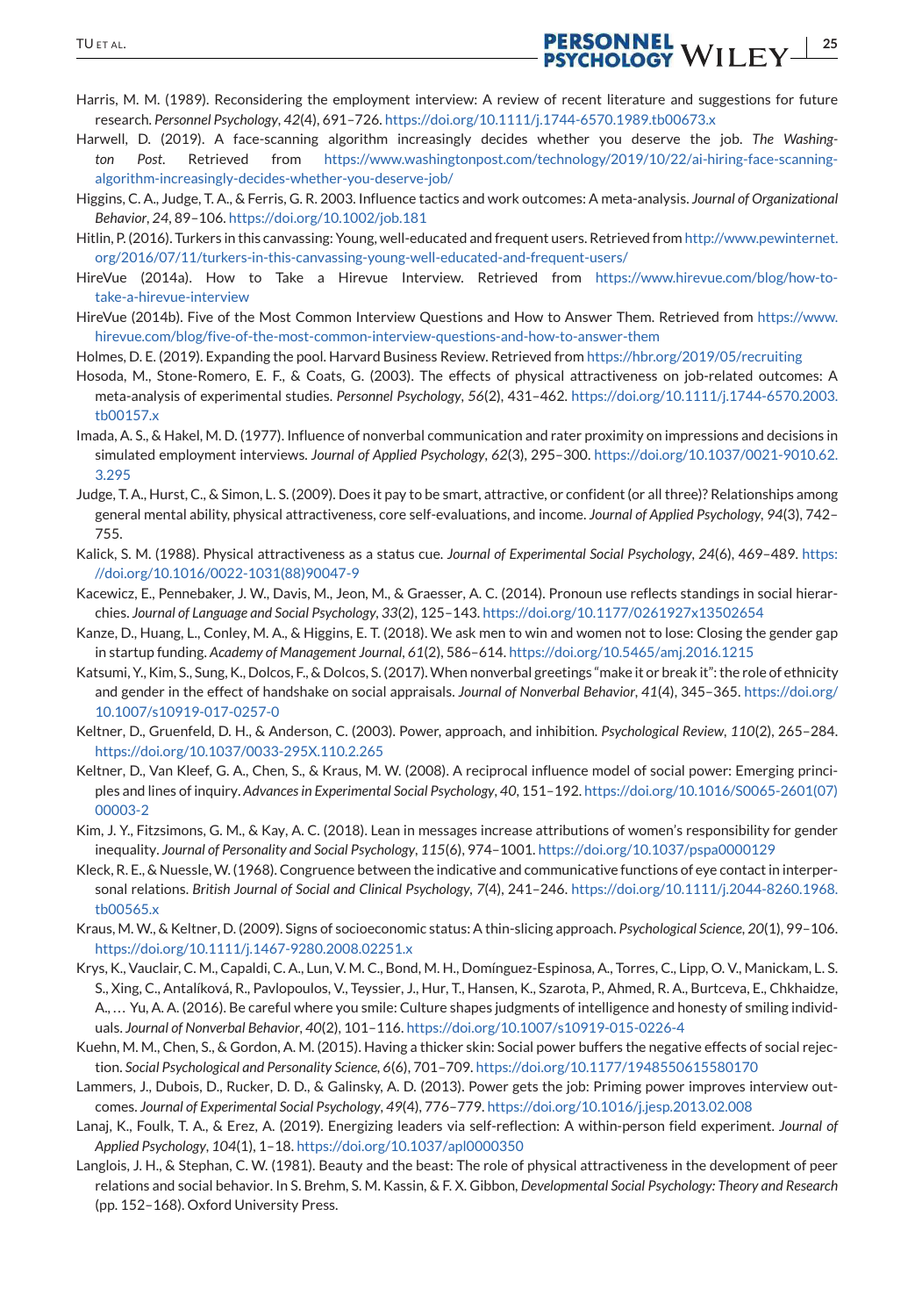# **26 | WILEY PERSONNEL** TUETAL.

- Langlois, J. H., Kalakanis, L., Rubenstein, A. J., Larson, A., Hallam, M., & Smoot, M. (2000). Maxims or myths of beauty? A metaanalytic and theoretical review. *Psychological Bulletin*, *126*(3), 390–423. https://doi.org/10.1037/0033-2909.126.3.390
- Latham, G. P., & Budworth, M. H. (2006). The effect of training in verbal self-guidance on the self-efficacy and performance of Native North Americans in the selection interview. *Journal of Vocational Behavior*, *68*(3), 516–523. https://doi.org/10.1016/ i.jvb.2005.11.005
- Latu, I. M., & Mast, M. S. (2016). Male interviewers' nonverbal dominance predicts lower evaluations of female applicants in simulated job interviews. *Journal of Personnel Psychology*, *15*, 116–124. https://doi.org/10.1027/1866-5888/a000159
- Levashina, J., Hartwell, C. J., Morgeson, F. P., & Campion, M. A. (2014). The structured employment interview: Narrative and quantitative review of the research literature. *Personnel Psychology*, *67*(1), 241–293. https://doi.org/10.1111/peps.12052
- Levin, S. (2016). A beauty contest was judged by AI and the robots didn't like dark skin. *The Guardian*. Retrieved from https: //www.theguardian.com/technology/2016/sep/08/artificial-intelligence-beauty-contest-doesnt-like-black-people
- MacKinnon, D. P., Lockwood, C. M., & Williams, J. (2004). Confidence limits for the indirect effect: Distribution of the product and resampling methods. *Multivariate Behavioral Research*, *39*, 99–128. https://doi.org/10.1207/s15327906mbr3901\_4
- Mahajan, R. (2007). The naked truth: Appearance discrimination, employment, and the law. *Asian American Law Journal*, *14*, 165–213.
- Maurer, R. (2020). Job interviews go virtual in response to COVID-19. *Society for Human Resources Management*. Retrieved from https://www.shrm.org/resourcesandtools/hr-topics/talent-acquisition/pages/job-interviewsgo-virtual-response-covid-19-coronavirus.aspx
- Marlowe, C. M., Schneider, S. L., & Nelson, C. E. (1996). Gender and attractiveness biases in hiring decisions: Are more experienced managers less biased? *Journal of Applied Psychology*, *81*(1), 11–21. https://doi.org/10.1037/0021-9010.81.1.11
- Meade, A. W., & Craig, S. B. (2012). Identifying careless responses in survey data. *Psychological Methods*, *17*(3), 437–455.
- McClintock, C. C., & Hunt, R. G. (1975). Nonverbal indicators of affect and deception in an interview setting. *Journal of Applied Social Psychology*, *5*(1), 54–67. https://doi.org/10.1037/a0028085
- McGovern, T. V., & Tinsley, H. E. (1978). Interviewer evaluations of interviewee nonverbal behavior. *Journal of Vocational Behavior*, *13*(2), 163–171. https://doi.org/10.1016/0001-8791(78)90041-6
- Mehrabian, A. (1971). Nonverbal betrayal of feeling. *Journal of Experimental Research in Personality*, *5*(1), 64–73.
- Miller, A. G. (1970). Role of physical attractiveness in impression formation. *Psychonomic Science*, *19*(4), 241–243. https://doi. org/10.3758/BF03328797
- Mobius, M. M., & Rosenblat, T. S. (2006). Why beauty matters. *American Economic Review*, *96*(1), 222–235. https://doi.org/10. 1257/000282806776157515
- Morrow, P. C., McElroy, J. C., Stamper, B. G., & Wilson, M. A. (1990). The effects of physical attractiveness and other demographic characteristics on promotion decisions. *Journal of Management*, *16*(4), 723–736. https://doi.org/10.1177/ 014920639001600405
- Muthén, L. K., & Muthén, B. O. (2019). *Mplus user's guide*. Muthén & Muthén.
- Nault, K. A., Pitesa, M., & Thau, S. (2020). The attractiveness advantage at work: A cross-disciplinary integrative review. *Academy of Management Annals*, *14*(2), 1103–1139. https://doi.org/10.5465/annals.2018.0134
- National Association of Colleges and Employers. (2021). *Career Readiness Defined*. Retrieved from https://www.naceweb.org/ career-readiness/competencies/career-readiness-defined/#:<sup>∼</sup>:text=Career%20readiness%20is%20the%20attainment, make%20decisions%2C%20and%20overcome%20problems.
- Newman, M. L., Pennebaker, J.W., Berry, D. S., & Richards, J. M. (2003). Lying words: Predicting deception from linguistic styles. *Personality and Social Psychology Bulletin*, *29*(5), 665–675. https://doi.org/10.1177/0146167203029005010
- Parhankangas, A. (2015). *Predicting the Success of Crowd-Funding Campaigns: A Thin Slice Approach*. Available at SSRN: https: //ssrn.com/abstract=3327877 or https://doi.org/10.2139/ssrn.3327877
- Pauser, S., Wagner, U., & Ebster, C. (2018). An investigation of salespeople's nonverbal behaviors and their effect on charismatic appearance and favorable consumer responses. *Journal of Personal Selling & Sales Management*, *38*(3), 344–369. https://doi.org/10.1080/08853134.2018.1480383
- Paustian-Underdahl, S. C., & Walker, L. S. (2016). Revisiting the beauty is beastly effect: examining when and why sex and attractiveness impact hiring judgments. *The International Journal of Human Resource Management*, *27*(10), 1034–1058. https: //doi.org/10.1080/09585192.2015.1053963
- Pennebaker, J.W., Boyd, R. L., Jordan, K., & Blackburn, K. (2015). The development and psychometric properties of LIWC 2015.
- Posthuma, R. A., Morgeson, F. P., & Campion, M. A. (2002). Beyond employment interview validity: A comprehensive narrative review of recent research and trends over time. *Personnel Psychology*, *55*(1), 1–81. https://doi.org/10.1111/j.1744-6570. 2002.tb00103.x
- Preacher, K. J., Zyphur, M. J., & Zhang, Z. (2010). A general multilevel SEM framework for assessing multilevel mediation. *Psychological Methods*, *15*(3), 209–233. https://psycnet.apa.org/doi/10.1037/a0020141
- Riggio, R. E. (1992). Social interaction skills and nonverbal behavior. In R. Feldman (Ed). *Applications of Nonverbal Behavioral Theories and Research* (pp. 3–30). Psychology Press.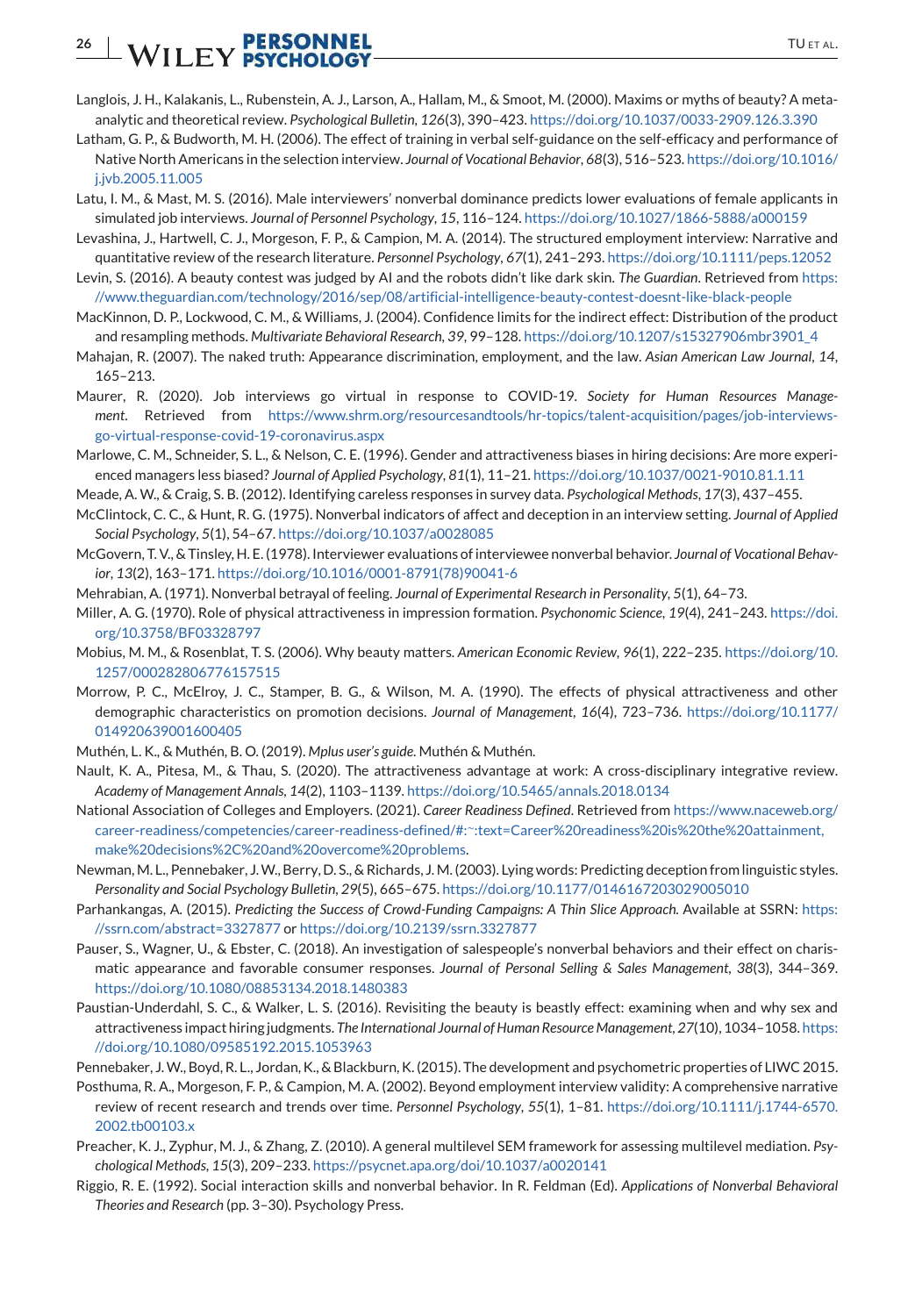- Riggio, R. E., & Throckmorton, B. (1988). The relative effects of verbal and nonverbal behavior, appearance, and social skills on evaluations made in hiring interviews. *Journal of Applied Social Psychology*, *18*(4), 331–348. https://doi.org/10.1111/j. 1559-1816.1988.tb00020.x
- Riniolo, T. C., Johnson, K. C., Sherman, T. R., & Misso, J. A. (2006). Hot or not: Do professors perceived as physically attractive receive higher student evaluations? *The Journal of General Psychology*, *133*(1), 19–35. https://doi.org/10.3200/GENP.133.1. 19-35
- Ross, J., Zaldivar, A., Irani, L., & Tomlinson, B. (2010). Who are the Turkers? Worker demographics in Amazon Mechanical Turk. Proceedings from CHI '10: The 28th ACM Conference on Human Factors in Computing Systems. Atlanta, GA.
- Ruben, M. A., Hall, J. A., & Schmid Mast, M. (2015). Smiling in a job interview:When less is more. *The Journal of Social Psychology*, *155*(2), 107–126. https://doi.org/10.1080/00224545.2014.972312
- Saarni, C. (1979). Children's understanding of display rules for expressive behavior.*Developmental Psychology*, *15*(4), 424–429. https://psycnet.apa.org/doi/10.1037/0012-1649.15.4.424
- Scholz, J. K., & Sicinski, K. (2015). Facial attractiveness and lifetime earnings: Evidence from a cohort study. *Review of Economics and Statistics*, *97*(1), 14–28. https://doi.org/10.1162/REST\_a\_00435
- Schubert, T.W. (2004). The power in your hand: Gender differences in bodily feedback from making a fist. *Personality and Social Psychology Bulletin*, *30*(6), 757–769. https://doi.org/10.1177/0146167204263780
- Schubert, T. W., & Koole, S. L. (2009). The embodied self: Making a fist enhances men's power-related self-conceptions. *Journal of Experimental Social Psychology*, *45*(4), 828–834. https://doi.org/10.1016/j.jesp.2009.02.003
- Shapiro, L. (2010). Embodied cognition. Routledge. Abingdon: United Kingdom
- Society for Human Resource Management. (2016a). Behavioral interview guide: Early career job candidates. Retrieved from https://www.shrm.org/LearningAndCareer/learning/Documents/Behavioral%20Interviewing%20Guide%20for% 20Early%20Career%20Candidates.pdf
- Society for Human Resource Management. (2016b). Talent acquisition: Selection [PDF report]. Retrieved from https://www. shrm.org/hr-today/trends-and-forecasting/research-and-surveys/Documents/Talent-Acquisition-Selection.pdf
- Stepper, S., & Strack, F. (1993). Proprioceptive determinants of emotional and nonemotional feelings. *Journal of Personality and Social Psychology*, *64*(2), 211–220. https://doi.org/10.1037/0022-3514.64.2.211
- Stevens, C. K., & Kristof, A. L. (1995). Making the right impression: A field study of applicant impression management during job interviews. *Journal of Applied Psychology*, *80*(5), 587–606. https://doi.org/10.1037/0021-9010.80.5.587
- Swider, B. W., Barrick, M. R., & Harris, T. B. (2016). Initial impressions: What they are, what they are not, and how they influence structured interview outcomes. *Journal of Applied Psychology*, *101*(5), 625–638. https://psycnet.apa.org/doi/10.1037/ apl0000077
- Teven, J. J. (2007). Effects of supervisor social influence, nonverbal immediacy, and biological sex on subordinates' perceptions of job satisfaction, liking, and supervisor credibility. *Communication Quarterly*, *55*(2), 155–177. https://doi.org/10.1080/ 01463370601036036
- Thorndike, E. L. (1920). A constant error in psychological ratings. *Journal of Applied Psychology*, *4*(1), 25–29. https://doi.org/10. 1037/h0071663
- Warhurst, C., van den Broek, D., Hall, R., & Nickson, D. (2009). Lookism: The new frontier of employment discrimination? *Journal of Industrial Relations*, *51*(1), 131–136. https://doi.org/10.1177/0022185608096808
- Webster Jr., M., & Driskell Jr, J. E. (1983). Beauty as status. *American Journal of Sociology*, *89*(1), 140–165. https://doi.org/10. 1086/227836
- Weisbuch, M., Slepian, M. L., Clarke, A., Ambady, N., & Veenstra-VanderWeele, J. (2010). Behavioral stability across time and situations: Nonverbal versus verbal consistency. *Journal of Nonverbal Behavior*, *34*(1), 43–56. https://doi.org/10.1007/ s10919-009-0079-9
- Zhang, H., Teng, F., Chan, D. K. S., & Zhang, D. (2014). Physical attractiveness, attitudes toward career, and mate preferences among young Chinese women. *Evolutionary Psychology*, *12*(1), 97–114. https://doi.org/10.1177/147470491401200107
- Zielinski, D. (2012). The virtual interview: Cost and time savings are prompting more employers to turn to video interviewing tools. *HR Magazine*, *57*(7), 55–57. Retrieved from https://www.shrm.org/hr-today/news/hr-magazine/pages/0712tech. aspx

#### **SUPPORTING INFORMATION**

Additional supporting information may be found online in the Supporting Information section at the end of the article.